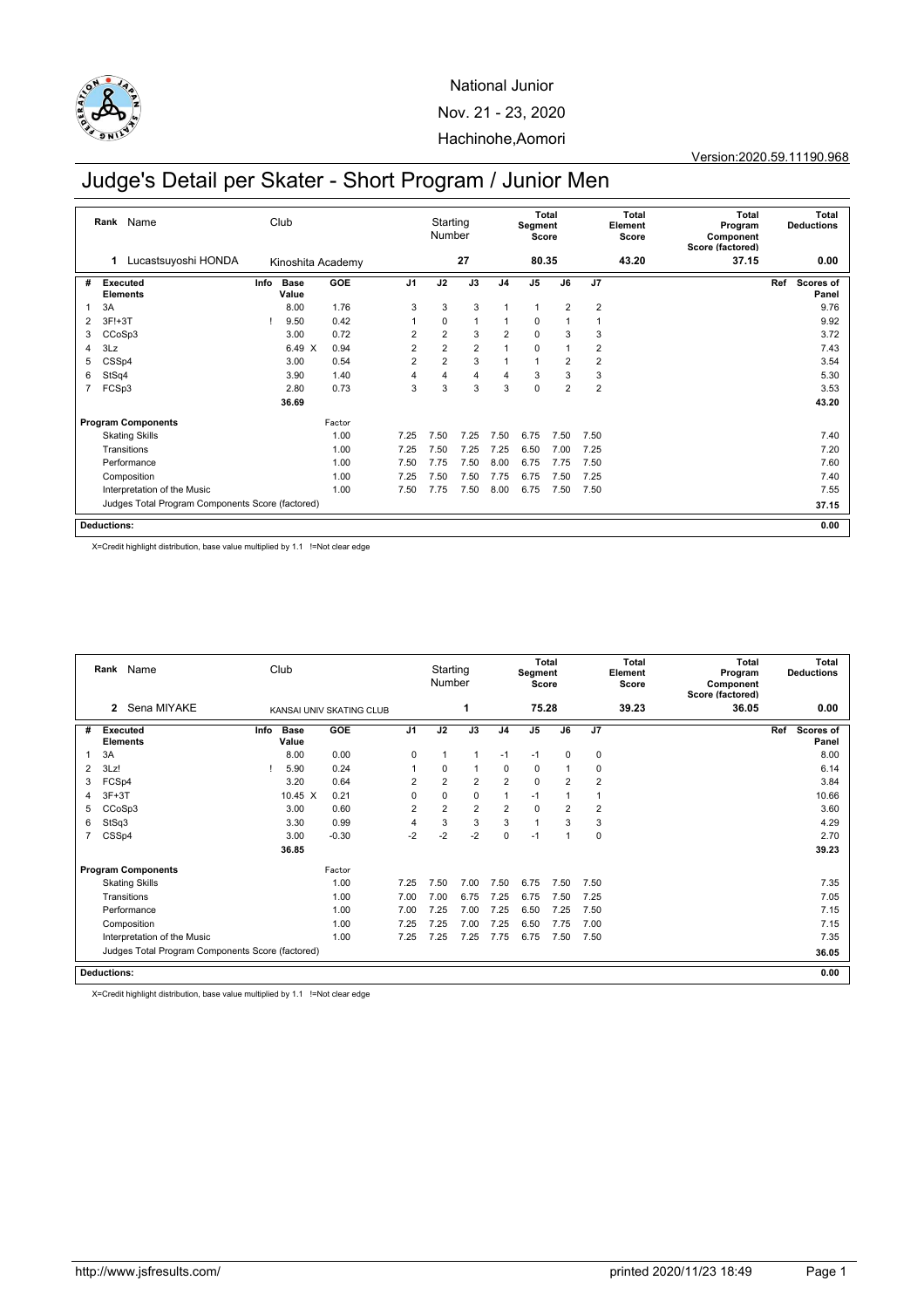

# Judge's Detail per Skater - Short Program / Junior Men

|   | Name<br>Club<br>Rank<br>Yuto KISHINA<br>3<br>KANSAI UNIV SKATING CLUB |      |                      |         |                | Starting<br>Number |                |                | Total<br>Segment<br>Score |             |                | Total<br>Element<br>Score | <b>Total</b><br>Program<br>Component<br>Score (factored) |     | Total<br><b>Deductions</b> |
|---|-----------------------------------------------------------------------|------|----------------------|---------|----------------|--------------------|----------------|----------------|---------------------------|-------------|----------------|---------------------------|----------------------------------------------------------|-----|----------------------------|
|   |                                                                       |      |                      |         |                |                    | 11             |                | 73.85                     |             |                | 38.20                     | 35.65                                                    |     | 0.00                       |
| # | Executed<br><b>Elements</b>                                           | Info | <b>Base</b><br>Value | GOE     | J <sub>1</sub> | J2                 | J3             | J <sub>4</sub> | J <sub>5</sub>            | J6          | J7             |                           |                                                          | Ref | Scores of<br>Panel         |
| 1 | 3A                                                                    |      | 8.00                 | 0.80    | -1             | $\overline{2}$     | $\overline{1}$ | 1              | $\mathbf{1}$              | $\mathbf 0$ | 1              |                           |                                                          |     | 8.80                       |
| 2 | 3Lz!                                                                  |      | 5.90                 | 0.12    | 1              | $\Omega$           | $\mathbf 0$    | 0              | $\mathbf 0$               |             | 0              |                           |                                                          |     | 6.02                       |
| 3 | FCSp4                                                                 |      | 3.20                 | 0.77    | $\overline{2}$ | $\overline{2}$     | 3              | 3              | 0                         | 3           | $\overline{2}$ |                           |                                                          |     | 3.97                       |
| 4 | 3Lo+3Tq                                                               | a    | 10.01 $X$            | $-1.18$ | $-2$           | $-1$               | $-2$           | $-3$           | -3                        | $-2$        | $-3$           |                           |                                                          |     | 8.83                       |
| 5 | CSSp3                                                                 |      | 2.60                 | 0.05    | $\overline{2}$ | $\mathbf 0$        | $\mathbf 0$    | $-1$           | $\mathbf 0$               | $\mathbf 0$ | 1              |                           |                                                          |     | 2.65                       |
| 6 | StSq2                                                                 |      | 2.60                 | 0.78    | 3              | 3                  | 3              | 3              | $\mathbf{1}$              | 3           | 3              |                           |                                                          |     | 3.38                       |
|   | CCoSp4                                                                |      | 3.50                 | 1.05    | 3              | 3                  | 3              | 3              | $\overline{2}$            | 3           | 3              |                           |                                                          |     | 4.55                       |
|   |                                                                       |      | 35.81                |         |                |                    |                |                |                           |             |                |                           |                                                          |     | 38.20                      |
|   | <b>Program Components</b>                                             |      |                      | Factor  |                |                    |                |                |                           |             |                |                           |                                                          |     |                            |
|   | <b>Skating Skills</b>                                                 |      |                      | 1.00    | 6.50           | 7.50               | 6.75           | 7.50           | 6.75                      | 7.50        | 7.00           |                           |                                                          |     | 7.10                       |
|   | Transitions                                                           |      |                      | 1.00    | 6.50           | 7.25               | 6.75           | 7.00           | 6.50                      | 7.25        | 7.00           |                           |                                                          |     | 6.90                       |
|   | Performance                                                           |      |                      | 1.00    | 6.75           | 7.50               | 7.25           | 7.50           | 6.75                      | 7.50        | 7.25           |                           |                                                          |     | 7.25                       |
|   | Composition                                                           | 1.00 | 6.50                 | 7.50    | 7.00           | 7.50               | 6.75           | 7.75           | 7.00                      |             |                |                           | 7.15                                                     |     |                            |
|   | Interpretation of the Music                                           | 1.00 | 6.75                 | 7.50    | 7.00           | 7.75               | 6.75           | 7.75           | 7.25                      |             |                |                           | 7.25                                                     |     |                            |
|   | Judges Total Program Components Score (factored)                      |      |                      |         |                |                    |                |                |                           |             |                |                           | 35.65                                                    |     |                            |
|   | <b>Deductions:</b>                                                    |      |                      |         |                |                    |                |                |                           |             |                |                           |                                                          |     | 0.00                       |

X=Credit highlight distribution, base value multiplied by 1.1 !=Not clear edge q=jump landed on the quarter

|   | Club<br>Rank Name<br>Tatsuya TSUBOI<br>4<br>Chukyo Senior High School |      |                      |         |                | Starting<br>Number |                |                | Total<br>Segment<br>Score |                |                | Total<br>Element<br>Score | <b>Total</b><br>Program<br>Component<br>Score (factored) | <b>Total</b><br><b>Deductions</b> |
|---|-----------------------------------------------------------------------|------|----------------------|---------|----------------|--------------------|----------------|----------------|---------------------------|----------------|----------------|---------------------------|----------------------------------------------------------|-----------------------------------|
|   |                                                                       |      |                      |         |                |                    | 16             |                | 73.18                     |                |                | 38.83                     | 34.35                                                    | 0.00                              |
| # | Executed<br><b>Elements</b>                                           | Info | <b>Base</b><br>Value | GOE     | J <sub>1</sub> | J2                 | J3             | J <sub>4</sub> | J <sub>5</sub>            | J6             | J7             |                           |                                                          | Ref<br>Scores of<br>Panel         |
|   | 3A                                                                    |      | 8.00                 | $-0.96$ | $-2$           | $\mathbf 0$        | $-1$           | $-1$           | $-1$                      | $-1$           | $-2$           |                           |                                                          | 7.04                              |
| 2 | 3Lz!                                                                  |      | 5.90                 | 0.12    | $\mathbf 0$    | $\mathbf 0$        | 1              | $\Omega$       | $\mathbf 0$               | 1              | $\mathbf 0$    |                           |                                                          | 6.02                              |
| 3 | CSS <sub>p2</sub>                                                     |      | 2.30                 | 0.41    |                | $\overline{2}$     | $\overline{2}$ | 3              | $\mathbf 0$               | $\overline{2}$ | $\overline{2}$ |                           |                                                          | 2.71                              |
| 4 | $3F+3T$                                                               |      | 10.45 X              | 0.85    |                |                    | $\overline{2}$ | 3              | $\mathbf 0$               | $\overline{2}$ | $\overline{2}$ |                           |                                                          | 11.30                             |
| 5 | FCSp4                                                                 |      | 3.20                 | 0.26    | $\overline{2}$ |                    | 1              |                | $\mathbf 0$               | 1              | $\mathbf 0$    |                           |                                                          | 3.46                              |
| 6 | StSq3                                                                 |      | 3.30                 | 0.73    | $\overline{2}$ | $\overline{2}$     | $\overline{2}$ | $\overline{2}$ | $\overline{2}$            | 3              | 3              |                           |                                                          | 4.03                              |
|   | CCoSp4                                                                |      | 3.50                 | 0.77    | $\overline{2}$ | $\overline{2}$     | $\overline{1}$ | 3              | $\mathbf 0$               | 3              | 3              |                           |                                                          | 4.27                              |
|   |                                                                       |      | 36.65                |         |                |                    |                |                |                           |                |                |                           |                                                          | 38.83                             |
|   | <b>Program Components</b>                                             |      |                      | Factor  |                |                    |                |                |                           |                |                |                           |                                                          |                                   |
|   | <b>Skating Skills</b>                                                 |      |                      | 1.00    | 6.00           | 7.25               | 6.50           | 7.25           | 6.50                      | 7.75           | 7.25           |                           |                                                          | 6.95                              |
|   | Transitions                                                           |      |                      | 1.00    | 5.75           | 7.00               | 6.25           | 7.00           | 6.50                      | 7.50           | 7.00           |                           |                                                          | 6.75                              |
|   | Performance                                                           |      |                      | 1.00    | 6.00           | 6.75               | 6.25           | 7.50           | 6.50                      | 7.25           | 7.25           |                           |                                                          | 6.80                              |
|   | Composition                                                           |      |                      | 1.00    | 5.75           | 7.00               | 6.50           | 7.50           | 6.50                      | 7.50           | 7.00           |                           |                                                          | 6.90                              |
|   | Interpretation of the Music                                           |      |                      | 1.00    | 6.50           | 6.75               | 6.50           | 7.25           | 6.75                      | 7.50           | 7.50           |                           |                                                          | 6.95                              |
|   | Judges Total Program Components Score (factored)                      |      |                      |         |                |                    |                |                |                           |                |                |                           |                                                          | 34.35                             |
|   | <b>Deductions:</b>                                                    |      |                      |         |                |                    |                |                |                           |                |                |                           |                                                          | 0.00                              |

X=Credit highlight distribution, base value multiplied by 1.1 !=Not clear edge

Version:2020.59.11190.968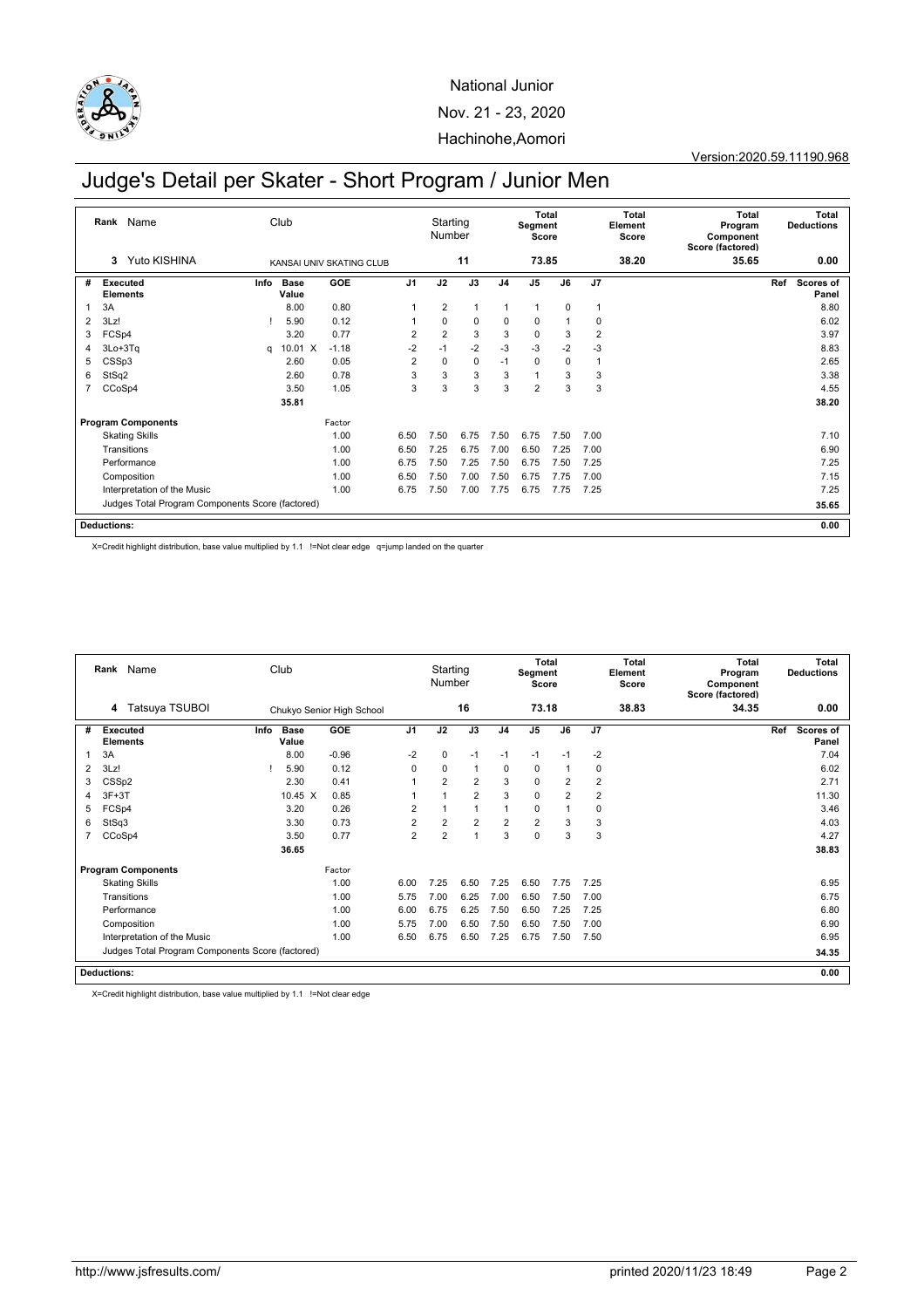

Version:2020.59.11190.968

# Judge's Detail per Skater - Short Program / Junior Men

|   | Name<br>Club<br>Rank<br><b>KAO MIURA</b><br>5<br>KOSE Shinyokohama prince |      |               |            |                | Starting<br>Number |              |                | Segment<br>Score | Total          |                | Total<br>Element<br>Score | <b>Total</b><br>Program<br>Component<br>Score (factored) |     | <b>Total</b><br><b>Deductions</b> |
|---|---------------------------------------------------------------------------|------|---------------|------------|----------------|--------------------|--------------|----------------|------------------|----------------|----------------|---------------------------|----------------------------------------------------------|-----|-----------------------------------|
|   |                                                                           |      |               |            |                |                    | $\mathbf{2}$ |                | 71.56            |                |                | 37.96                     | 33.60                                                    |     | 0.00                              |
| # | Executed<br><b>Elements</b>                                               | Info | Base<br>Value | <b>GOE</b> | J <sub>1</sub> | J2                 | J3           | J <sub>4</sub> | J <sub>5</sub>   | J6             | J7             |                           |                                                          | Ref | Scores of<br>Panel                |
| 1 | 3A                                                                        |      | 8.00          | 0.16       | -1             | 1                  | $\mathbf 0$  | $\mathbf 0$    | $\mathbf 0$      | $\mathbf 0$    | 0              |                           |                                                          |     | 8.16                              |
| 2 | 3Lz!                                                                      |      | 5.90          | 0.24       | 1              | $\Omega$           | $\mathbf{1}$ | $-1$           | $\mathbf 0$      |                | $\mathbf 0$    |                           |                                                          |     | 6.14                              |
| 3 | FCSp4                                                                     |      | 3.20          | 0.32       |                |                    | $\mathbf 0$  | 1              | 1                |                | $\overline{2}$ |                           |                                                          |     | 3.52                              |
| 4 | $3F+3T$                                                                   |      | 10.45 X       | 0.42       |                | 0                  | $\mathbf 0$  | 1              | 1                |                | $\overline{2}$ |                           |                                                          |     | 10.87                             |
| 5 | StSq2                                                                     |      | 2.60          | 0.68       | 3              | $\overline{2}$     | 2            | 3              | 3                |                | 3              |                           |                                                          |     | 3.28                              |
| 6 | CSSp2                                                                     |      | 2.30          | 0.05       | $\overline{2}$ | 1                  | $-1$         | $\mathbf 0$    | $-1$             | $\overline{2}$ | $-1$           |                           |                                                          |     | 2.35                              |
| 7 | CCoSp4                                                                    |      | 3.50          | 0.14       | $\overline{2}$ | $\Omega$           | $-1$         | 0              | $-1$             | 1              | 2              |                           |                                                          |     | 3.64                              |
|   |                                                                           |      | 35.95         |            |                |                    |              |                |                  |                |                |                           |                                                          |     | 37.96                             |
|   | <b>Program Components</b>                                                 |      |               | Factor     |                |                    |              |                |                  |                |                |                           |                                                          |     |                                   |
|   | <b>Skating Skills</b>                                                     |      |               | 1.00       | 6.75           | 6.75               | 6.50         | 6.75           | 7.25             | 6.25           | 6.75           |                           |                                                          |     | 6.70                              |
|   | Transitions                                                               |      |               | 1.00       | 6.75           | 6.50               | 6.00         | 6.75           | 7.25             | 6.00           | 6.25           |                           |                                                          |     | 6.45                              |
|   | Performance                                                               |      |               | 1.00       | 7.25           | 6.75               | 6.25         | 7.00           | 7.50             | 6.75           | 6.50           |                           |                                                          |     | 6.85                              |
|   | Composition                                                               |      |               | 1.00       | 7.00           | 6.75               | 6.25         | 7.00           | 7.50             | 7.00           | 6.50           |                           |                                                          |     | 6.85                              |
|   | Interpretation of the Music                                               | 1.00 | 7.50          | 6.75       | 6.00           | 6.75               | 7.25         | 6.50           | 6.50             |                |                |                           | 6.75                                                     |     |                                   |
|   | Judges Total Program Components Score (factored)                          |      |               |            |                |                    |              |                |                  |                |                |                           | 33.60                                                    |     |                                   |
|   | <b>Deductions:</b>                                                        |      |               |            |                |                    |              |                |                  |                |                |                           |                                                          |     | 0.00                              |

X=Credit highlight distribution, base value multiplied by 1.1 !=Not clear edge

|                | Name<br>Rank                                     | Club                  |         |                | Starting<br>Number |                |                | Segment<br>Score | Total          |                | Total<br>Element<br>Score | <b>Total</b><br>Program<br>Component<br>Score (factored) |     | Total<br><b>Deductions</b> |
|----------------|--------------------------------------------------|-----------------------|---------|----------------|--------------------|----------------|----------------|------------------|----------------|----------------|---------------------------|----------------------------------------------------------|-----|----------------------------|
|                | KOSHO OSHIMA<br>6                                |                       |         |                |                    | 5              |                | 68.06            |                |                | 36.01                     | 32.05                                                    |     | 0.00                       |
| #              | <b>Executed</b><br><b>Elements</b>               | Base<br>Info<br>Value | GOE     | J <sub>1</sub> | J2                 | J3             | J <sub>4</sub> | J <sub>5</sub>   | J6             | J <sub>7</sub> |                           |                                                          | Ref | Scores of<br>Panel         |
|                | 3A                                               | 8.00                  | 1.60    | $\overline{2}$ | $\overline{2}$     | $\overline{2}$ | $\overline{2}$ | 1                | $\overline{2}$ | $\overline{2}$ |                           |                                                          |     | 9.60                       |
| 2              | $3F+2T$                                          | 6.60                  | 0.32    | $-1$           | $\mathbf 0$        | $\overline{1}$ | 1              | $\mathbf 0$      |                | $\mathbf{1}$   |                           |                                                          |     | 6.92                       |
| 3              | CSS <sub>p4</sub>                                | 3.00                  | 0.78    | $\overline{2}$ | 3                  | 3              | 3              | 1                | 3              | $\overline{2}$ |                           |                                                          |     | 3.78                       |
| 4              | 3Lz                                              | 6.49 X                | 1.18    | $\overline{2}$ | $\overline{2}$     | $\overline{2}$ | $\overline{2}$ | $\mathbf{1}$     | $\overline{2}$ | $\overline{2}$ |                           |                                                          |     | 7.67                       |
| 5              | FCSp3                                            | 2.80                  | $-0.11$ | $-1$           | $-1$               | $-1$           | $\overline{2}$ | $-1$             |                | 0              |                           |                                                          |     | 2.69                       |
| 6              | StSq2                                            | 2.60                  | 0.68    |                | $\overline{2}$     | 3              | 3              | $\overline{2}$   | 3              | 3              |                           |                                                          |     | 3.28                       |
| $\overline{7}$ | CCoSp2V                                          | 1.88                  | 0.19    | $\mathbf 0$    | $\mathbf{1}$       | $\overline{1}$ | $\overline{ }$ | $\mathbf 0$      | $\overline{2}$ | 3              |                           |                                                          |     | 2.07                       |
|                |                                                  | 31.37                 |         |                |                    |                |                |                  |                |                |                           |                                                          |     | 36.01                      |
|                | <b>Program Components</b>                        |                       | Factor  |                |                    |                |                |                  |                |                |                           |                                                          |     |                            |
|                | <b>Skating Skills</b>                            |                       | 1.00    | 5.50           | 6.75               | 6.50           | 6.00           | 6.25             | 6.50           | 6.50           |                           |                                                          |     | 6.35                       |
|                | Transitions                                      |                       | 1.00    | 6.00           | 6.50               | 6.00           | 5.75           | 6.00             | 5.75           | 6.25           |                           |                                                          |     | 6.00                       |
|                | Performance                                      |                       | 1.00    | 6.00           | 7.00               | 6.50           | 6.50           | 6.25             | 7.00           | 6.75           |                           |                                                          |     | 6.60                       |
|                | Composition                                      |                       | 1.00    | 5.75           | 6.75               | 6.25           | 6.25           | 6.50             | 7.00           | 6.50           |                           |                                                          |     | 6.45                       |
|                | Interpretation of the Music                      |                       | 1.00    | 6.25           | 7.00               | 6.50           | 6.50           | 6.50             | 7.25           | 6.75           |                           |                                                          |     | 6.65                       |
|                | Judges Total Program Components Score (factored) |                       |         |                |                    |                |                |                  |                |                |                           |                                                          |     | 32.05                      |
|                | <b>Deductions:</b>                               |                       |         |                |                    |                |                |                  |                |                |                           |                                                          |     | 0.00                       |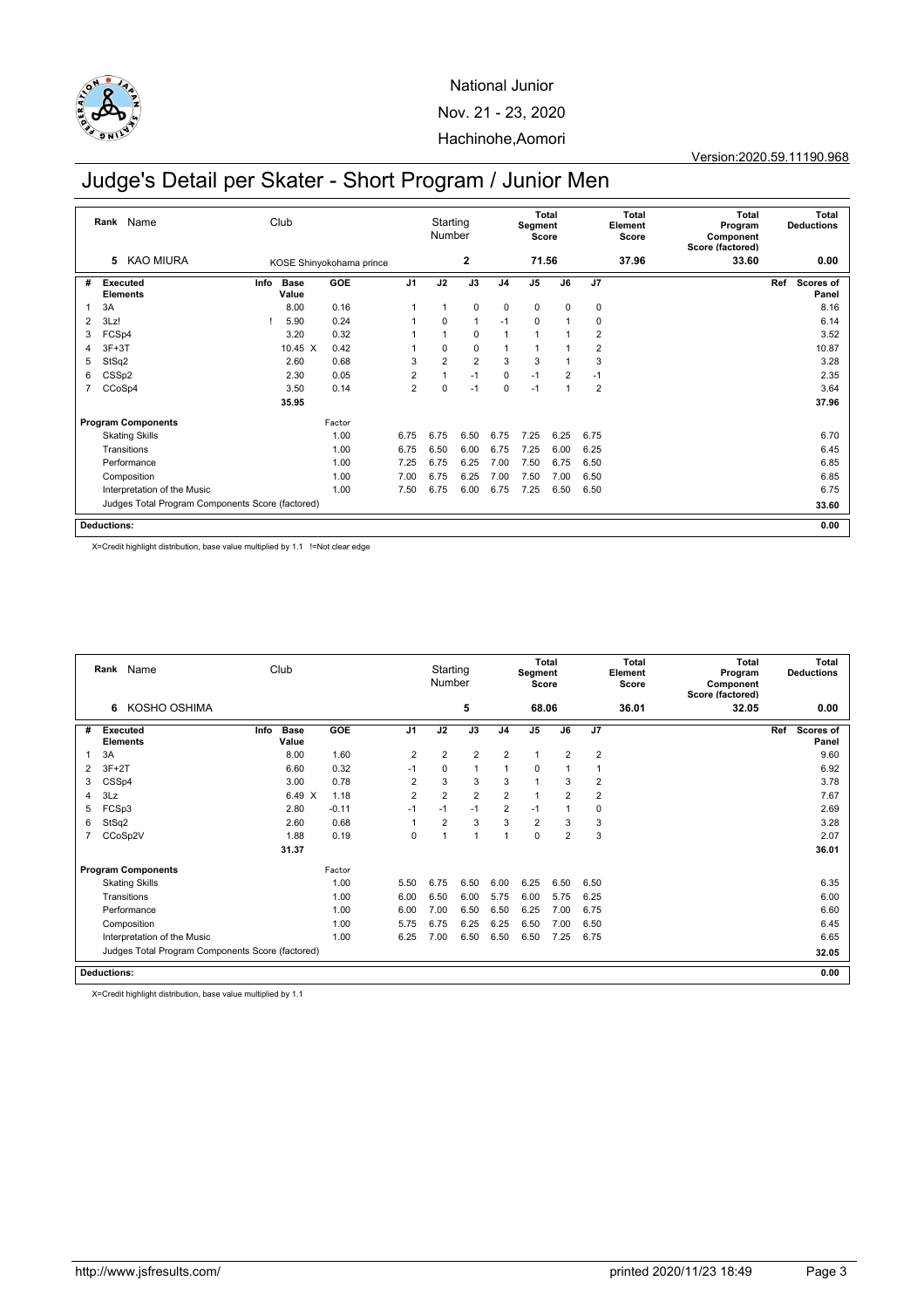

Version:2020.59.11190.968

# Judge's Detail per Skater - Short Program / Junior Men

|                | Rank Name                                        |      | Club                  |            |                | Starting<br>Number |                |                | Total<br>Segment<br>Score |                |                | Total<br>Element<br>Score | Total<br>Program<br>Component<br>Score (factored) |     | Total<br><b>Deductions</b> |
|----------------|--------------------------------------------------|------|-----------------------|------------|----------------|--------------------|----------------|----------------|---------------------------|----------------|----------------|---------------------------|---------------------------------------------------|-----|----------------------------|
|                | <b>Takeru KATAISE</b><br>7                       |      |                       |            |                |                    | 28             |                | 67.19                     |                |                | 35.24                     | 33.95                                             |     | 2.00                       |
| #              | Executed<br><b>Elements</b>                      | Info | <b>Base</b><br>Value  | <b>GOE</b> | J <sub>1</sub> | J2                 | J3             | J <sub>4</sub> | J <sub>5</sub>            | J6             | J7             |                           |                                                   | Ref | <b>Scores of</b><br>Panel  |
| 1              | 3A                                               |      | 8.00                  | 2.08       | 3              | 3                  | 3              | 3              |                           | $\overline{2}$ | 2              |                           |                                                   |     | 10.08                      |
| $\overline{2}$ | 3F!+2T                                           |      | 6.60                  | 0.00       | 0              | $\mathbf 0$        | $\mathbf 0$    | $\mathbf 0$    | $-1$                      |                | $\mathbf 0$    |                           |                                                   |     | 6.60                       |
| 3              | FCSp4                                            |      | 3.20                  | 0.51       | 2              | $\overline{2}$     | $\overline{2}$ | $\overline{2}$ | $\mathbf 0$               |                |                |                           |                                                   |     | 3.71                       |
| 4              | CSSp4                                            |      | 3.00                  | 0.72       | 3              | $\overline{2}$     | $\overline{2}$ | 3              |                           | 3              | $\overline{2}$ |                           |                                                   |     | 3.72                       |
| 5              | $3Lz$ !<                                         |      | $5.19 \text{ X}$      | $-2.36$    | -5             | $-5$               | $-5$           | $-5$           | $-5$                      | $-5$           | $-5$           |                           |                                                   |     | 2.83                       |
| 6              | StSq3                                            |      | 3.30                  | 0.73       | $\overline{2}$ | $\overline{2}$     | 3              | $\overline{2}$ | 3                         | $\overline{2}$ | $\overline{2}$ |                           |                                                   |     | 4.03                       |
| 7              | CCoSp4                                           |      | 3.50                  | 0.77       | $\overline{2}$ | 2                  | $\overline{2}$ | 3              |                           | $\overline{2}$ | 3              |                           |                                                   |     | 4.27                       |
|                |                                                  |      | 32.79                 |            |                |                    |                |                |                           |                |                |                           |                                                   |     | 35.24                      |
|                | <b>Program Components</b>                        |      |                       | Factor     |                |                    |                |                |                           |                |                |                           |                                                   |     |                            |
|                | <b>Skating Skills</b>                            |      |                       | 1.00       | 6.75           | 6.75               | 6.50           | 6.75           | 7.00                      | 7.00           | 6.75           |                           |                                                   |     | 6.80                       |
|                | Transitions                                      |      |                       | 1.00       | 6.75           | 6.75               | 5.75           | 6.50           | 6.75                      | 6.75           | 6.50           |                           |                                                   |     | 6.65                       |
|                | Performance                                      |      |                       | 1.00       | 7.00           | 7.00               | 6.25           | 6.50           | 6.75                      | 6.75           | 6.50           |                           |                                                   |     | 6.70                       |
|                | Composition                                      |      |                       | 1.00       | 7.50           | 7.00               | 6.00           | 7.00           | 6.75                      | 7.25           | 6.75           |                           |                                                   |     | 6.95                       |
|                | Interpretation of the Music                      |      |                       | 1.00       | 7.50           | 7.25               | 6.00           | 7.00           | 6.50                      | 6.75           | 6.75           |                           |                                                   |     | 6.85                       |
|                | Judges Total Program Components Score (factored) |      |                       |            |                |                    |                |                |                           |                |                |                           |                                                   |     | 33.95                      |
|                | <b>Deductions:</b>                               |      | Time violation: -1.00 |            |                |                    |                |                | Falls: -1.00 (1)          |                |                |                           |                                                   |     | $-2.00$                    |

<=Under-rotated jump X=Credit highlight distribution, base value multiplied by 1.1 !=Not clear edge

|   |                    | Club<br>Rank Name<br>SHUNSUKE NAKAMURA<br>Kinoshita Academy |      |                      |         | Starting<br>Number |                |                | Total<br>Segment<br>Score |                |                | Total<br>Element<br>Score | <b>Total</b><br>Program<br>Component<br>Score (factored) |       | <b>Total</b><br><b>Deductions</b> |                    |
|---|--------------------|-------------------------------------------------------------|------|----------------------|---------|--------------------|----------------|----------------|---------------------------|----------------|----------------|---------------------------|----------------------------------------------------------|-------|-----------------------------------|--------------------|
|   | 8                  |                                                             |      |                      |         |                    |                | 17             |                           | 66.58          |                |                           | 35.43                                                    | 31.15 |                                   | 0.00               |
| # |                    | Executed<br><b>Elements</b>                                 | Info | <b>Base</b><br>Value | GOE     | J <sub>1</sub>     | J2             | J3             | J <sub>4</sub>            | J <sub>5</sub> | J6             | J7                        |                                                          |       | Ref                               | Scores of<br>Panel |
|   | 3A                 |                                                             |      | 8.00                 | $-1.60$ | $-2$               | $-2$           | $-2$           | $-2$                      | $-2$           | $-1$           | $-2$                      |                                                          |       |                                   | 6.40               |
| 2 | 3F!+3T             |                                                             |      | 9.50                 | 0.21    |                    | $\mathbf 0$    | 1              | $-1$                      | $\mathbf 0$    | 1              | $\mathbf 0$               |                                                          |       |                                   | 9.71               |
| 3 | FCSpB              |                                                             |      | 1.60                 | $-0.45$ | $-3$               | $-3$           | $-3$           | $-3$                      | $-1$           | $-3$           | $-2$                      |                                                          |       |                                   | 1.15               |
| 4 | 3Lz                |                                                             |      | 6.49 X               | 1.30    | $\overline{2}$     | $\overline{2}$ | 3              | $\overline{2}$            | $\overline{2}$ | 3              | $\overline{2}$            |                                                          |       |                                   | 7.79               |
| 5 | CSSp3              |                                                             |      | 2.60                 | 0.62    | $\overline{2}$     | $\overline{2}$ | 3              | $\overline{2}$            | $\overline{2}$ | 3              | 3                         |                                                          |       |                                   | 3.22               |
| 6 | StSq2              |                                                             |      | 2.60                 | 0.36    |                    | $\overline{2}$ | $\overline{2}$ | 1                         | $\mathbf{1}$   | 1              | $\overline{2}$            |                                                          |       |                                   | 2.96               |
|   | CCoSp4             |                                                             |      | 3.50                 | 0.70    | $\overline{2}$     | $\overline{2}$ | $\overline{2}$ | $\overline{2}$            | $\overline{1}$ | $\overline{2}$ | 3                         |                                                          |       |                                   | 4.20               |
|   |                    |                                                             |      | 34.29                |         |                    |                |                |                           |                |                |                           |                                                          |       |                                   | 35.43              |
|   |                    | <b>Program Components</b>                                   |      |                      | Factor  |                    |                |                |                           |                |                |                           |                                                          |       |                                   |                    |
|   |                    | <b>Skating Skills</b>                                       |      |                      | 1.00    | 6.25               | 7.00           | 6.50           | 5.50                      | 6.75           | 6.50           | 6.00                      |                                                          |       |                                   | 6.40               |
|   |                    | Transitions                                                 |      |                      | 1.00    | 5.75               | 6.75           | 6.00           | 5.25                      | 6.50           | 6.00           | 5.75                      |                                                          |       |                                   | 6.00               |
|   |                    | Performance                                                 |      |                      | 1.00    | 5.75               | 6.75           | 6.25           | 5.50                      | 6.75           | 6.50           | 6.25                      |                                                          |       |                                   | 6.30               |
|   |                    | Composition                                                 |      |                      | 1.00    | 5.75               | 7.00           | 6.25           | 5.25                      | 6.50           | 6.75           | 5.75                      |                                                          |       |                                   | 6.20               |
|   |                    | Interpretation of the Music                                 |      |                      | 1.00    | 6.00               | 6.75           | 6.25           | 5.25                      | 6.50           | 6.50           | 6.00                      |                                                          |       |                                   | 6.25               |
|   |                    | Judges Total Program Components Score (factored)            |      |                      |         |                    |                |                |                           |                |                |                           |                                                          |       |                                   | 31.15              |
|   | <b>Deductions:</b> |                                                             |      |                      |         |                    |                |                |                           |                |                |                           |                                                          |       |                                   | 0.00               |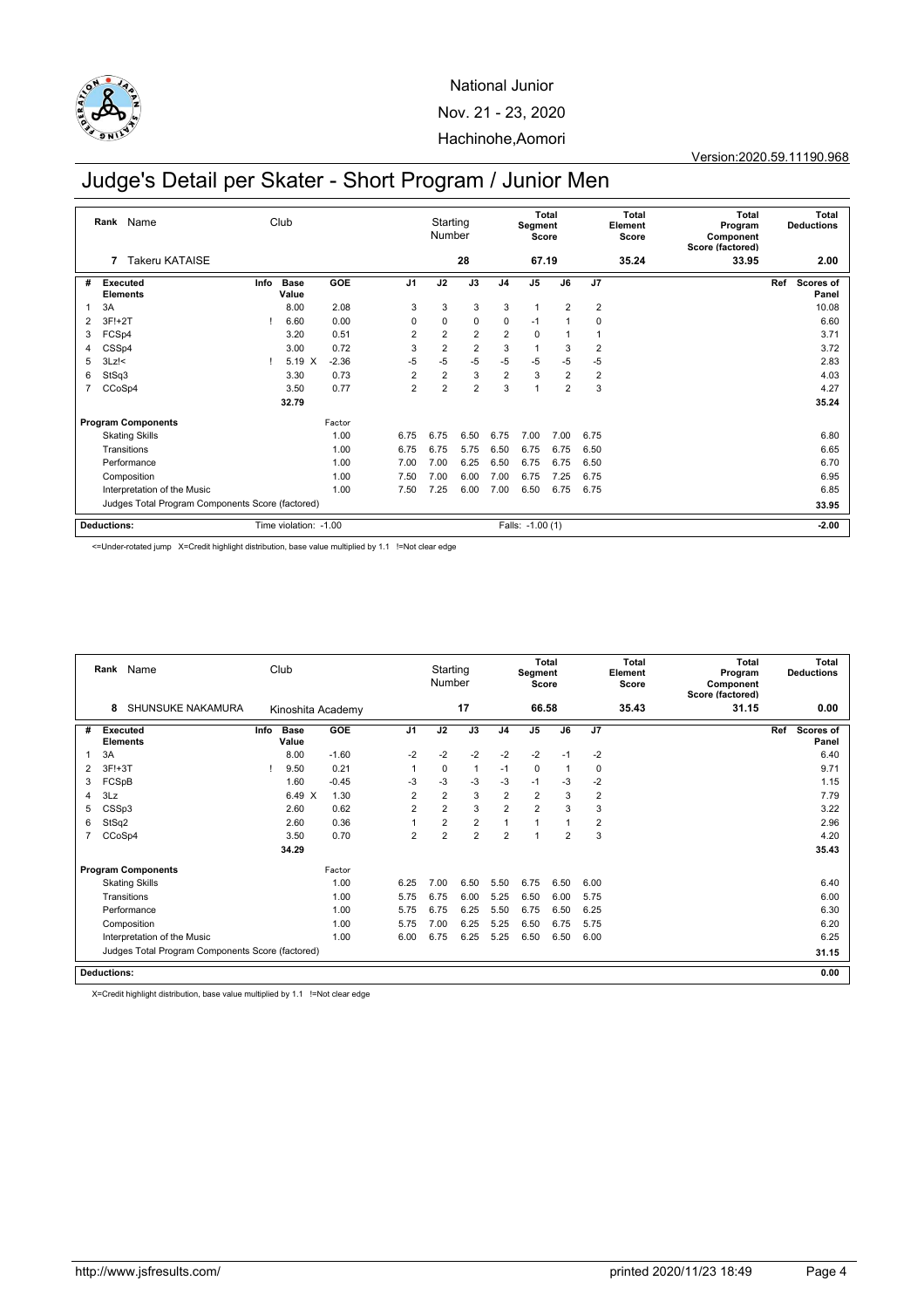

#### Version:2020.59.11190.968 Judge's Detail per Skater - Short Program / Junior Men

|   | Rank<br>Name                                     |      | Club                 |                        |                | Starting<br>Number |              |                | <b>Total</b><br>Segment<br>Score |                |                | Total<br>Element<br>Score | <b>Total</b><br>Program<br>Component<br>Score (factored) |     | Total<br><b>Deductions</b> |
|---|--------------------------------------------------|------|----------------------|------------------------|----------------|--------------------|--------------|----------------|----------------------------------|----------------|----------------|---------------------------|----------------------------------------------------------|-----|----------------------------|
|   | Nozomu YOSHIOKA<br>9                             |      |                      | NISHINOMIYA KOUEI H.S. |                |                    | 9            |                | 64.75                            |                |                | 35.55                     | 29.20                                                    |     | 0.00                       |
| # | <b>Executed</b><br><b>Elements</b>               | Info | <b>Base</b><br>Value | <b>GOE</b>             | J <sub>1</sub> | J2                 | J3           | J <sub>4</sub> | J5                               | J6             | J7             |                           |                                                          | Ref | Scores of<br>Panel         |
| 1 | 3A                                               |      | 8.00                 | $-0.16$                | $\mathbf 0$    | $\mathbf 0$        | $\mathbf 0$  | $\mathbf 0$    | $-1$                             | $\mathbf 0$    | $-1$           |                           |                                                          |     | 7.84                       |
| 2 | 3F!+3T                                           |      | 9.50                 | $-0.11$                | $\Omega$       | $\Omega$           | $\mathbf 0$  | $-1$           | $-2$                             | 1              | $\mathbf 0$    |                           |                                                          |     | 9.39                       |
| 3 | FCSp2                                            |      | 2.30                 | $-0.46$                | $-2$           | $-2$               | $-2$         | $-2$           | $-2$                             | $-3$           | $-2$           |                           |                                                          |     | 1.84                       |
| 4 | 3Lz                                              |      | 6.49 X               | 1.42                   | 3              | $\overline{2}$     | $\mathbf{1}$ | 2              | 3                                | 3              | $\overline{2}$ |                           |                                                          |     | 7.91                       |
| 5 | CSSp4                                            |      | 3.00                 | $-0.06$                | $-1$           | $\Omega$           | $-1$         | $\Omega$       | $-1$                             | 1              | 1              |                           |                                                          |     | 2.94                       |
| 6 | StSq3                                            |      | 3.30                 | 0.26                   | $\Omega$       | 1                  | $\mathbf{1}$ | 0              | 1                                | 1              | $\overline{2}$ |                           |                                                          |     | 3.56                       |
|   | CCoSp2V                                          |      | 1.88                 | 0.19                   | $\overline{1}$ | 1                  | $\Omega$     | 1              | $\Omega$                         | $\overline{2}$ | $\overline{2}$ |                           |                                                          |     | 2.07                       |
|   |                                                  |      | 34.47                |                        |                |                    |              |                |                                  |                |                |                           |                                                          |     | 35.55                      |
|   | <b>Program Components</b>                        |      |                      | Factor                 |                |                    |              |                |                                  |                |                |                           |                                                          |     |                            |
|   | <b>Skating Skills</b>                            |      |                      | 1.00                   | 5.00           | 6.00               | 5.75         | 6.25           | 6.50                             | 6.50           | 6.50           |                           |                                                          |     | 6.20                       |
|   | Transitions                                      |      |                      | 1.00                   | 4.50           | 5.50               | 5.00         | 5.75           | 6.25                             | 6.25           | 6.00           |                           |                                                          |     | 5.70                       |
|   | Performance                                      |      |                      | 1.00                   | 4.50           | 5.25               | 5.25         | 6.00           | 6.00                             | 6.00           | 6.25           |                           |                                                          |     | 5.70                       |
|   | Composition                                      |      |                      | 1.00                   | 4.50           | 5.50               | 5.25         | 6.25           | 6.25                             | 6.50           | 6.00           |                           |                                                          |     | 5.85                       |
|   | Interpretation of the Music                      |      |                      | 1.00                   | 4.75           | 5.25               | 5.25         | 6.00           | 6.25                             | 6.00           | 6.25           |                           |                                                          |     | 5.75                       |
|   | Judges Total Program Components Score (factored) |      |                      |                        |                |                    |              |                |                                  |                |                |                           |                                                          |     | 29.20                      |
|   | <b>Deductions:</b>                               |      |                      |                        |                |                    |              |                |                                  |                |                |                           |                                                          |     | 0.00                       |

X=Credit highlight distribution, base value multiplied by 1.1 !=Not clear edge

|                | Rank<br>Name                                     |      | Club                 |            |                | Starting<br>Number |                |                | <b>Total</b><br>Segment<br>Score |                |                | Total<br>Element<br>Score | <b>Total</b><br>Program<br>Component<br>Score (factored) |      | Total<br><b>Deductions</b> |
|----------------|--------------------------------------------------|------|----------------------|------------|----------------|--------------------|----------------|----------------|----------------------------------|----------------|----------------|---------------------------|----------------------------------------------------------|------|----------------------------|
|                | <b>KEISUKE KADOWAKI</b><br>10                    |      |                      |            |                |                    | 26             |                | 64.27                            |                |                | 34.17                     | 30.10                                                    |      | 0.00                       |
| #              | Executed<br><b>Elements</b>                      | Info | <b>Base</b><br>Value | <b>GOE</b> | J <sub>1</sub> | J2                 | J3             | J <sub>4</sub> | J5                               | J6             | J <sub>7</sub> |                           |                                                          | Ref  | Scores of<br>Panel         |
|                | $3F!+3T$                                         |      | 9.50                 | 0.11       | 1              | $\mathbf 0$        | $\overline{1}$ | $-1$           | $-1$                             | -1             | 0              |                           |                                                          |      | 9.61                       |
| $\overline{2}$ | 2A                                               |      | 3.30                 | 0.59       | $\overline{2}$ |                    | 2              | $\overline{2}$ | $\overline{2}$                   | $\overline{2}$ | 1              |                           |                                                          |      | 3.89                       |
| 3              | FCSp3                                            |      | 2.80                 | 0.11       |                |                    | $\mathbf 0$    | $\mathbf{1}$   | $\mathbf 0$                      | $-1$           | $\mathbf 0$    |                           |                                                          |      | 2.91                       |
| 4              | CSSp4                                            |      | 3.00                 | $-0.18$    | $-1$           | $\Omega$           | $\mathbf 0$    | $-1$           | $-2$                             | $-1$           | $\mathbf 0$    |                           |                                                          |      | 2.82                       |
| 5              | 3Lz                                              |      | 6.49<br>X            | 0.71       | $\overline{2}$ |                    | $\mathbf{1}$   | 3              | 1                                | $\mathbf{1}$   | 1              |                           |                                                          |      | 7.20                       |
| 6              | StSq3                                            |      | 3.30                 | 0.66       | $\overline{2}$ | $\overline{2}$     | 2              | $\overline{2}$ | $\overline{2}$                   | $\overline{2}$ | 1              |                           |                                                          |      | 3.96                       |
|                | CCoSp4                                           |      | 3.50                 | 0.28       | $\overline{1}$ | 1                  | 1              | $\mathbf 0$    | 1                                | $-1$           | $\overline{2}$ |                           |                                                          |      | 3.78                       |
|                |                                                  |      | 31.89                |            |                |                    |                |                |                                  |                |                |                           |                                                          |      | 34.17                      |
|                | <b>Program Components</b>                        |      |                      | Factor     |                |                    |                |                |                                  |                |                |                           |                                                          |      |                            |
|                | <b>Skating Skills</b>                            |      |                      | 1.00       | 5.50           | 6.25               | 6.00           | 6.50           | 6.25                             | 6.50           | 6.00           |                           |                                                          |      | 6.20                       |
|                | Transitions                                      |      |                      | 1.00       | 5.25           | 6.00               | 5.50           | 6.25           | 6.25                             | 6.00           | 5.75           |                           |                                                          |      | 5.90                       |
|                | Performance                                      |      |                      | 1.00       | 5.25           | 6.50               | 5.75           | 6.25           | 6.25                             | 6.25           | 6.00           |                           |                                                          |      | 6.10                       |
|                | Composition                                      |      |                      | 1.00       | 5.25           | 6.50               | 5.50           | 6.25           | 6.00                             | 6.25           | 5.75           |                           |                                                          |      | 5.95                       |
|                | Interpretation of the Music                      |      |                      | 1.00       | 5.50           | 6.25               | 5.50           | 6.00           | 6.25                             | 6.00           | 6.00           |                           |                                                          |      | 5.95                       |
|                | Judges Total Program Components Score (factored) |      |                      |            |                |                    |                |                |                                  |                |                |                           |                                                          |      | 30.10                      |
|                | <b>Deductions:</b>                               |      |                      |            |                |                    |                |                |                                  |                |                |                           |                                                          | 0.00 |                            |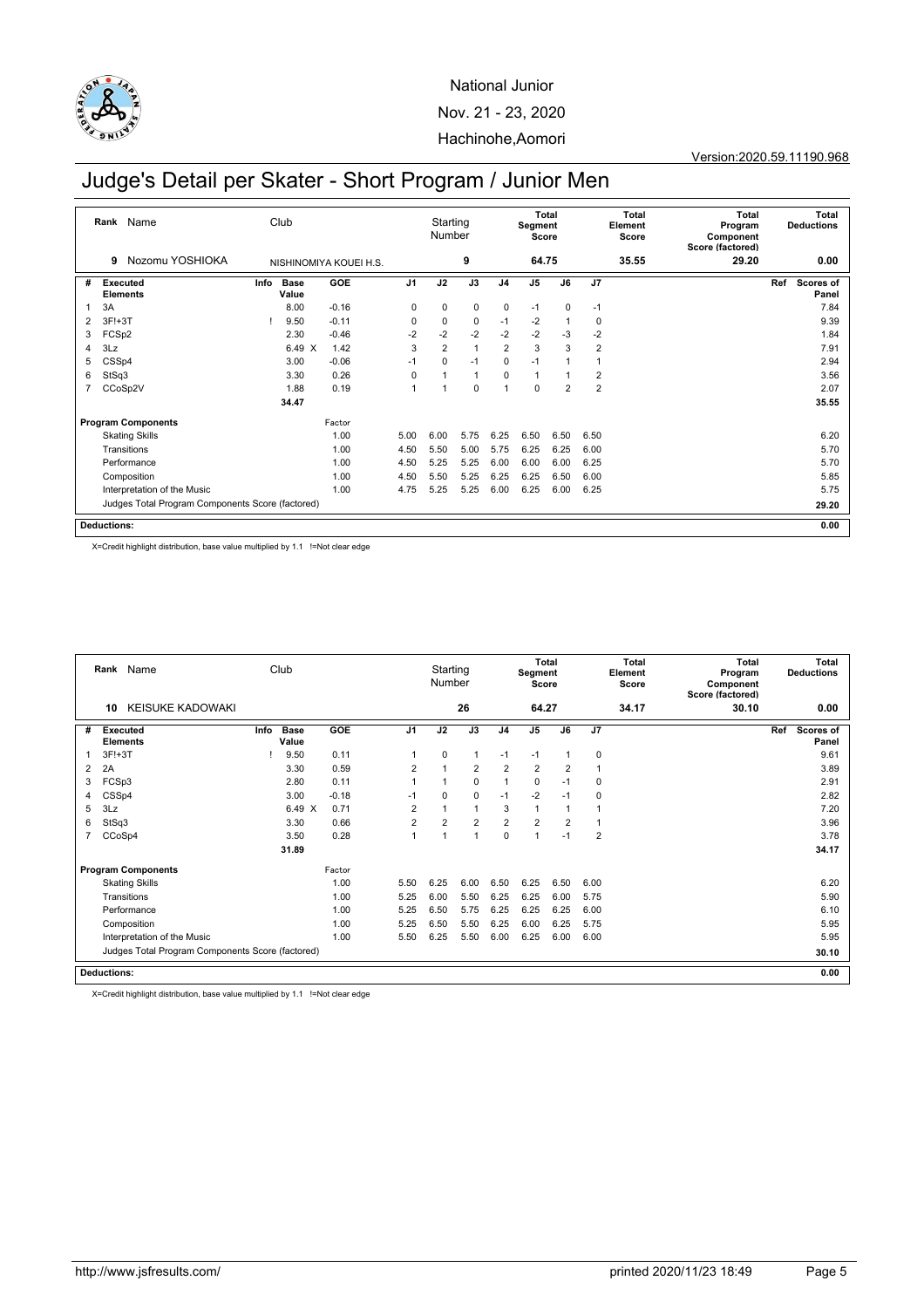

Version:2020.59.11190.968

# Judge's Detail per Skater - Short Program / Junior Men

|                | Rank Name<br>Shuntaro ASAGA<br>11                |               |                   |                | Starting<br>Number |                |                | <b>Total</b><br>Segment<br>Score |                |                | Total<br>Element<br>Score | <b>Total</b><br>Program<br>Component<br>Score (factored) | <b>Deductions</b> | <b>Total</b> |
|----------------|--------------------------------------------------|---------------|-------------------|----------------|--------------------|----------------|----------------|----------------------------------|----------------|----------------|---------------------------|----------------------------------------------------------|-------------------|--------------|
|                |                                                  |               | Kinoshita Academy |                |                    | 19             |                | 60.59                            |                |                | 29.49                     | 32.10                                                    |                   | 1.00         |
| #              | Info<br><b>Executed</b><br><b>Elements</b>       | Base<br>Value | <b>GOE</b>        | J <sub>1</sub> | J2                 | J3             | J <sub>4</sub> | J5                               | J6             | J <sub>7</sub> |                           |                                                          | Ref<br>Scores of  | Panel        |
| 1              | 2A                                               | 3.30          | 0.59              | $\overline{2}$ | $\overline{2}$     | $\overline{2}$ | 3              | 1                                | 2              |                |                           |                                                          |                   | 3.89         |
| $\overline{2}$ | $3F!+3T$                                         | 9.50          | 0.00              | $\Omega$       | 0                  | $\mathbf 0$    | 0              | $\mathbf 0$                      |                | $\mathbf 0$    |                           |                                                          |                   | 9.50         |
| 3              | FCSp3                                            | 2.80          | 0.39              | 1              | $\overline{2}$     | $\overline{2}$ | $\overline{2}$ | 0                                | $\overline{2}$ | $-1$           |                           |                                                          |                   | 3.19         |
| 4              | 3Lz                                              | 5.90          | $-2.95$           | -5             | $-5$               | $-5$           | $-5$           | $-5$                             | $-5$           | $-5$           |                           |                                                          |                   | 2.95         |
| 5              | CSSp3                                            | 2.60          | 0.36              | $\overline{2}$ | $\overline{1}$     | $\overline{2}$ | $\overline{2}$ | 0                                | 2              | $\mathbf 0$    |                           |                                                          |                   | 2.96         |
| 6              | StSq2                                            | 2.60          | 0.68              | $\overline{2}$ | 3                  | 4              | 3              | $\overline{2}$                   | 3              | $\overline{2}$ |                           |                                                          |                   | 3.28         |
|                | CCoSp3                                           | 3.00          | 0.72              | $\overline{2}$ | 3                  | $\overline{2}$ | 3              | $\overline{2}$                   | 3              | 2              |                           |                                                          |                   | 3.72         |
|                |                                                  | 29.70         |                   |                |                    |                |                |                                  |                |                |                           |                                                          |                   | 29.49        |
|                | <b>Program Components</b>                        |               | Factor            |                |                    |                |                |                                  |                |                |                           |                                                          |                   |              |
|                | <b>Skating Skills</b>                            |               | 1.00              | 5.75           | 6.50               | 6.25           | 6.50           | 6.00                             | 6.50           | 6.00           |                           |                                                          |                   | 6.25         |
|                | Transitions                                      |               | 1.00              | 6.00           | 6.25               | 6.25           | 6.25           | 6.00                             | 6.50           | 5.50           |                           |                                                          |                   | 6.15         |
|                | Performance                                      |               | 1.00              | 6.25           | 6.75               | 7.00           | 6.50           | 6.25                             | 7.25           | 6.25           |                           |                                                          |                   | 6.55         |
|                | Composition                                      |               | 1.00              | 6.50           | 6.75               | 6.75           | 6.50           | 6.50                             | 7.25           | 5.75           |                           |                                                          |                   | 6.60         |
|                | Interpretation of the Music                      |               | 1.00              | 6.50           | 6.75               | 7.00           | 6.25           | 6.25                             | 7.50           | 6.00           |                           |                                                          |                   | 6.55         |
|                | Judges Total Program Components Score (factored) |               |                   |                |                    |                |                |                                  |                |                |                           |                                                          |                   | 32.10        |
|                | <b>Deductions:</b>                               |               | Falls: -1.00 (1)  |                |                    |                |                |                                  |                |                |                           |                                                          |                   | $-1.00$      |

!=Not clear edge

|   | Club<br>Rank Name<br>Ryoga MORIMOTO<br>12<br>Kinoshita Academy |      |                      |         |                | Starting<br>Number |                |                | Segment<br>Score | <b>Total</b>   |                | <b>Total</b><br>Element<br>Score | Total<br>Program<br>Component<br>Score (factored) | <b>Total</b><br><b>Deductions</b> |
|---|----------------------------------------------------------------|------|----------------------|---------|----------------|--------------------|----------------|----------------|------------------|----------------|----------------|----------------------------------|---------------------------------------------------|-----------------------------------|
|   |                                                                |      |                      |         |                |                    | 13             |                | 58.40            |                |                | 31.35                            | 27.05                                             | 0.00                              |
| # | <b>Executed</b><br><b>Elements</b>                             | Info | <b>Base</b><br>Value | GOE     | J <sub>1</sub> | J2                 | J3             | J <sub>4</sub> | J <sub>5</sub>   | J6             | J7             |                                  |                                                   | Ref<br><b>Scores of</b><br>Panel  |
|   | $3T+3T$                                                        |      | 8.40                 | 0.50    | -1             | $\overline{1}$     | $\overline{2}$ | $\overline{1}$ | $\mathbf 0$      | $\overline{2}$ | $\overline{1}$ |                                  |                                                   | 8.90                              |
| 2 | 3Lz!                                                           |      | 5.90                 | $-0.59$ | $-1$           | $-1$               | $-1$           | $-1$           | $-1$             | $\Omega$       | $-1$           |                                  |                                                   | 5.31                              |
| 3 | FCSp3                                                          |      | 2.80                 | 0.17    |                |                    | $\mathbf 0$    | $\overline{1}$ | $\mathbf 0$      | $\overline{2}$ | $\mathbf 0$    |                                  |                                                   | 2.97                              |
| 4 | 2A                                                             |      | $3.63 \times$        | 0.40    |                |                    | $\overline{1}$ | $\overline{2}$ | $\mathbf{1}$     | $\overline{2}$ | $\mathbf 0$    |                                  |                                                   | 4.03                              |
| 5 | StSq3                                                          |      | 3.30                 | 0.20    | $-1$           |                    | $\mathbf{1}$   | $\Omega$       | $\mathbf 0$      |                | 1              |                                  |                                                   | 3.50                              |
| 6 | CSSp3                                                          |      | 2.60                 | 0.05    | $\Omega$       | $\Omega$           | $\mathbf 0$    | $-1$           | $\mathbf 0$      |                | $\overline{2}$ |                                  |                                                   | 2.65                              |
|   | CCoSp4                                                         |      | 3.50                 | 0.49    | 1              |                    | 1              | $\overline{2}$ | $\mathbf 0$      | $\overline{2}$ | $\overline{2}$ |                                  |                                                   | 3.99                              |
|   |                                                                |      | 30.13                |         |                |                    |                |                |                  |                |                |                                  |                                                   | 31.35                             |
|   | <b>Program Components</b>                                      |      |                      | Factor  |                |                    |                |                |                  |                |                |                                  |                                                   |                                   |
|   | <b>Skating Skills</b>                                          |      |                      | 1.00    | 4.75           | 5.25               | 5.75           | 5.25           | 5.75             | 5.75           | 5.50           |                                  |                                                   | 5.50                              |
|   | Transitions                                                    |      |                      | 1.00    | 4.50           | 5.00               | 5.50           | 5.00           | 5.75             | 5.50           | 5.25           |                                  |                                                   | 5.25                              |
|   | Performance                                                    |      |                      | 1.00    | 4.50           | 5.25               | 5.50           | 4.75           | 5.75             | 5.50           | 5.50           |                                  |                                                   | 5.30                              |
|   | Composition                                                    |      |                      | 1.00    | 4.50           | 5.50               | 5.75           | 5.00           | 6.00             | 6.00           | 5.25           |                                  |                                                   | 5.50                              |
|   | Interpretation of the Music                                    |      |                      | 1.00    | 5.00           | 5.25               | 5.75           | 4.75           | 5.75             | 5.75           | 5.75           |                                  |                                                   | 5.50                              |
|   | Judges Total Program Components Score (factored)               |      |                      |         |                |                    |                |                |                  |                |                |                                  |                                                   | 27.05                             |
|   | <b>Deductions:</b>                                             |      |                      |         |                |                    |                |                |                  |                |                |                                  |                                                   | 0.00                              |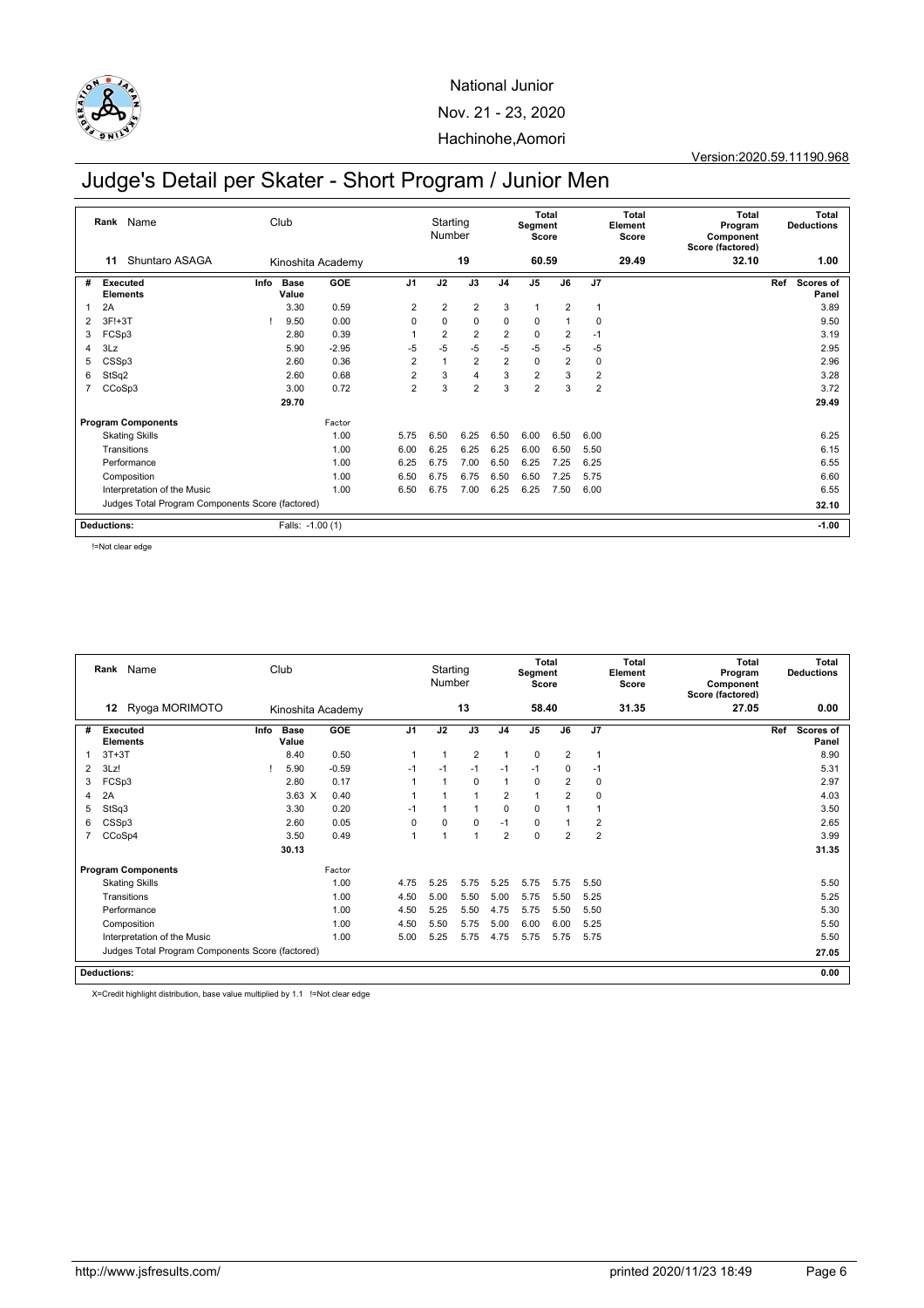

Version:2020.59.11190.968

# Judge's Detail per Skater - Short Program / Junior Men

|                | Name<br>Rank<br>Haru Kakiuchi<br>13              |      | Club                 |                          |                | Starting<br>Number |              |                | Segment<br>Score | <b>Total</b>   |                | Total<br>Element<br>Score | <b>Total</b><br>Program<br>Component<br>Score (factored) |     | <b>Total</b><br><b>Deductions</b> |
|----------------|--------------------------------------------------|------|----------------------|--------------------------|----------------|--------------------|--------------|----------------|------------------|----------------|----------------|---------------------------|----------------------------------------------------------|-----|-----------------------------------|
|                |                                                  |      |                      | Hyogo Nishinomiya F.S.C. |                |                    | 29           |                | 57.32            |                |                | 32.17                     | 25.15                                                    |     | 0.00                              |
| #              | Executed<br><b>Elements</b>                      | Info | <b>Base</b><br>Value | GOE                      | J <sub>1</sub> | J2                 | J3           | J <sub>4</sub> | J <sub>5</sub>   | J6             | J7             |                           |                                                          | Ref | <b>Scores of</b><br>Panel         |
|                | 2A                                               |      | 3.30                 | 0.20                     | -1             | 1                  | $\mathbf 0$  | $\mathbf{1}$   | $\mathbf 0$      | $\overline{2}$ | $\mathbf 0$    |                           |                                                          |     | 3.50                              |
| 2              | $3F!+3T$                                         |      | 9.50                 | $-0.11$                  | $\Omega$       | $\mathbf 0$        | $\mathbf 0$  | $-1$           | $-1$             | $\mathbf 0$    | $\mathbf 0$    |                           |                                                          |     | 9.39                              |
| 3              | CSSp3                                            |      | 2.60                 | 0.21                     |                | 0                  | $\mathbf{1}$ | 1              | $\mathbf 0$      |                |                |                           |                                                          |     | 2.81                              |
| 4              | 3Lz                                              |      | 6.49 X               | 0.59                     |                |                    | $\mathbf{1}$ | 1              | $\overline{1}$   |                |                |                           |                                                          |     | 7.08                              |
| 5              | FCSp3                                            |      | 2.80                 | 0.00                     |                | 0                  | $\mathbf 0$  | $\mathbf 0$    | $-1$             | $\mathbf 0$    | 0              |                           |                                                          |     | 2.80                              |
| 6              | StSq2                                            |      | 2.60                 | 0.00                     | $\Omega$       | 0                  | $\mathbf 0$  | $\mathbf 0$    | $\mathbf 0$      | $\mathbf 0$    | 1              |                           |                                                          |     | 2.60                              |
| $\overline{7}$ | CCoSp4                                           |      | 3.50                 | 0.49                     | $\overline{2}$ | f                  | $\mathbf{1}$ | $\overline{2}$ | 1                |                | $\overline{2}$ |                           |                                                          |     | 3.99                              |
|                |                                                  |      | 30.79                |                          |                |                    |              |                |                  |                |                |                           |                                                          |     | 32.17                             |
|                | <b>Program Components</b>                        |      |                      | Factor                   |                |                    |              |                |                  |                |                |                           |                                                          |     |                                   |
|                | <b>Skating Skills</b>                            |      |                      | 1.00                     | 5.00           | 5.25               | 5.25         | 5.25           | 6.25             | 5.25           | 5.50           |                           |                                                          |     | 5.30                              |
|                | Transitions                                      |      |                      | 1.00                     | 4.50           | 4.50               | 4.50         | 4.75           | 6.00             | 5.00           | 5.25           |                           |                                                          |     | 4.80                              |
|                | Performance                                      |      |                      | 1.00                     | 4.75           | 4.75               | 4.75         | 5.00           | 6.50             | 4.75           | 5.50           |                           |                                                          |     | 4.95                              |
|                | Composition                                      |      |                      | 1.00                     | 4.50           | 5.00               | 4.75         | 5.00           | 6.25             | 5.00           | 5.50           |                           |                                                          |     | 5.05                              |
|                | Interpretation of the Music                      |      |                      | 1.00                     | 5.00           | 4.75               | 4.50         | 5.00           | 6.50             | 4.75           | 5.75           |                           |                                                          |     | 5.05                              |
|                | Judges Total Program Components Score (factored) |      |                      |                          |                |                    |              |                |                  |                |                |                           |                                                          |     | 25.15                             |
|                | <b>Deductions:</b>                               |      |                      |                          |                |                    |              |                |                  |                |                |                           |                                                          |     | 0.00                              |

X=Credit highlight distribution, base value multiplied by 1.1 !=Not clear edge

|   | Club<br>Rank<br>Name<br><b>RYUSEI KIKUCHI</b><br>14<br>meguronihonunivhighschool |      |                      |            |                | Starting<br>Number |                |                | Total<br>Segment<br>Score |                |                | <b>Total</b><br>Element<br>Score | Total<br>Program<br>Component<br>Score (factored) |     | Total<br><b>Deductions</b> |
|---|----------------------------------------------------------------------------------|------|----------------------|------------|----------------|--------------------|----------------|----------------|---------------------------|----------------|----------------|----------------------------------|---------------------------------------------------|-----|----------------------------|
|   |                                                                                  |      |                      |            |                |                    | 6              |                | 56.37                     |                |                | 29.32                            | 27.05                                             |     | 0.00                       |
| # | Executed<br><b>Elements</b>                                                      | Info | <b>Base</b><br>Value | <b>GOE</b> | J <sub>1</sub> | J2                 | J3             | J <sub>4</sub> | J <sub>5</sub>            | J6             | J <sub>7</sub> |                                  |                                                   | Ref | Scores of<br>Panel         |
|   | 3A                                                                               |      | 8.00                 | $-1.60$    | $-2$           | $-2$               | $-2$           | $-2$           | $-1$                      | $-2$           | $-2$           |                                  |                                                   |     | 6.40                       |
| 2 | $3F+3T$                                                                          |      | 9.50                 | $-0.42$    | $-1$           | $-2$               | $-1$           | $-1$           | $\mathbf 0$               | $\mathbf 0$    | $-1$           |                                  |                                                   |     | 9.08                       |
| 3 | CCoSp2                                                                           |      | 2.50                 | 0.50       | $\overline{2}$ | 3                  | $\overline{2}$ | 1              | $\mathbf{1}$              | $\overline{2}$ | 3              |                                  |                                                   |     | 3.00                       |
| 4 | 3Lz                                                                              |      | 6.49<br>X            | $-2.48$    | $-4$           | $-4$               | $-3$           | $-5$           | $-5$                      | $-5$           | $-3$           |                                  |                                                   |     | 4.01                       |
| 5 | FCSp3                                                                            |      | 2.80                 | $-0.34$    | $-2$           |                    | $-2$           | $-1$           | $-1$                      | $-1$           | $-1$           |                                  |                                                   |     | 2.46                       |
| 6 | CSSp4                                                                            |      | 3.00                 | $-0.66$    | $-2$           | $-3$               | $-2$           | $-2$           | $-1$                      | $-3$           | $-2$           |                                  |                                                   |     | 2.34                       |
| 7 | StSq2                                                                            |      | 2.60                 | $-0.57$    | $-2$           | $\mathbf 0$        | $-2$           | $-3$           | $-2$                      | $-2$           | $-3$           |                                  |                                                   |     | 2.03                       |
|   |                                                                                  |      | 34.89                |            |                |                    |                |                |                           |                |                |                                  |                                                   |     | 29.32                      |
|   | <b>Program Components</b>                                                        |      |                      | Factor     |                |                    |                |                |                           |                |                |                                  |                                                   |     |                            |
|   | <b>Skating Skills</b>                                                            |      |                      | 1.00       | 5.25           | 6.25               | 5.50           | 5.50           | 5.75                      | 5.25           | 5.25           |                                  |                                                   |     | 5.45                       |
|   | Transitions                                                                      |      |                      | 1.00       | 5.50           | 5.75               | 5.00           | 5.00           | 5.75                      | 5.00           | 4.75           |                                  |                                                   |     | 5.25                       |
|   | Performance                                                                      |      |                      | 1.00       | 5.25           | 6.50               | 5.25           | 5.00           | 5.75                      | 5.00           | 5.00           |                                  |                                                   |     | 5.25                       |
|   | Composition                                                                      |      |                      | 1.00       | 5.75           | 6.25               | 5.25           | 5.25           | 6.00                      | 5.50           | 5.00           |                                  |                                                   |     | 5.55                       |
|   | Interpretation of the Music                                                      |      |                      | 1.00       | 5.75           | 6.50               | 5.25           | 5.25           | 6.00                      | 5.25           | 5.50           |                                  |                                                   |     | 5.55                       |
|   | Judges Total Program Components Score (factored)                                 |      |                      |            |                |                    |                |                |                           |                |                |                                  | 27.05                                             |     |                            |
|   | <b>Deductions:</b>                                                               |      |                      |            |                |                    |                |                |                           |                |                |                                  |                                                   |     | 0.00                       |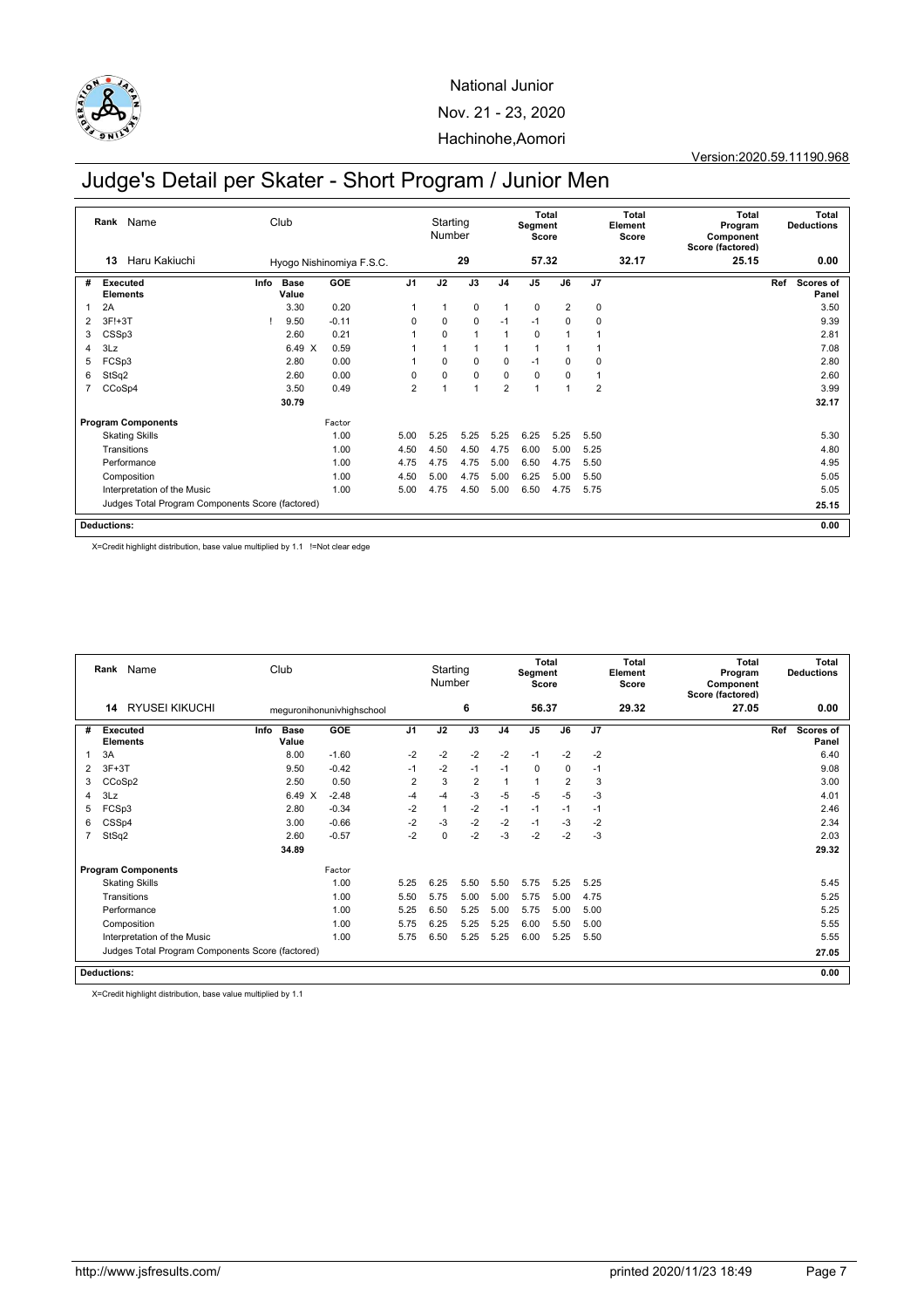

Version:2020.59.11190.968

# Judge's Detail per Skater - Short Program / Junior Men

|   | Rank Name                                        | Club                         |                             |                | Starting<br>Number |              |                | <b>Total</b><br>Segment<br>Score |          |                | Total<br>Element<br>Score | <b>Total</b><br>Program<br>Component<br>Score (factored) | <b>Total</b><br><b>Deductions</b> |
|---|--------------------------------------------------|------------------------------|-----------------------------|----------------|--------------------|--------------|----------------|----------------------------------|----------|----------------|---------------------------|----------------------------------------------------------|-----------------------------------|
|   | Sakura ODAGAKI<br>15                             |                              | <b>SEIBU HIGASHIFUSHIMI</b> |                |                    | 4            |                | 52.51                            |          |                | 25.11                     | 27.40                                                    | 0.00                              |
| # | Executed<br><b>Elements</b>                      | <b>Base</b><br>Info<br>Value | GOE                         | J <sub>1</sub> | J2                 | J3           | J <sub>4</sub> | J <sub>5</sub>                   | J6       | J7             |                           |                                                          | Ref<br>Scores of<br>Panel         |
|   | 3Lz                                              | 5.90                         | 0.24                        |                | 1                  | $\mathbf 0$  | 0              | $-2$                             |          | $\mathbf 0$    |                           |                                                          | 6.14                              |
| 2 | $3T+2T$                                          | 5.50                         | 0.17                        | 1              | $\Omega$           | $\Omega$     | 1              | $\Omega$                         |          | $\mathbf 0$    |                           |                                                          | 5.67                              |
| 3 | CSSp                                             | 0.00                         | 0.00                        |                |                    |              |                |                                  |          |                |                           |                                                          | 0.00                              |
| 4 | 2A                                               | $3.63 \times$                | 0.26                        | $\overline{2}$ | 1                  | $\mathbf 0$  | 1              | 0                                |          |                |                           |                                                          | 3.89                              |
| 5 | FCSp4                                            | 3.20                         | 0.13                        | $\Omega$       | $\Omega$           | $\mathbf 0$  | 1              | $-1$                             | -1       |                |                           |                                                          | 3.33                              |
| 6 | StSq2                                            | 2.60                         | 0.26                        | $\overline{2}$ | 1                  | $\mathbf{1}$ | 1              | $-1$                             | $\Omega$ | $\overline{2}$ |                           |                                                          | 2.86                              |
|   | CCoSp4                                           | 3.50                         | $-0.28$                     | 0              | $-1$               | $-1$         | $-1$           | $-1$                             | $-2$     | $\overline{2}$ |                           |                                                          | 3.22                              |
|   |                                                  | 24.33                        |                             |                |                    |              |                |                                  |          |                |                           |                                                          | 25.11                             |
|   | <b>Program Components</b>                        |                              | Factor                      |                |                    |              |                |                                  |          |                |                           |                                                          |                                   |
|   | <b>Skating Skills</b>                            |                              | 1.00                        | 6.25           | 5.25               | 5.50         | 5.25           | 6.25                             | 5.50     | 5.75           |                           |                                                          | 5.65                              |
|   | Transitions                                      |                              | 1.00                        | 6.50           | 4.75               | 4.75         | 4.75           | 6.00                             | 5.00     | 5.50           |                           |                                                          | 5.20                              |
|   | Performance                                      |                              | 1.00                        | 6.00           | 5.25               | 5.25         | 5.00           | 6.25                             | 5.00     | 6.00           |                           |                                                          | 5.50                              |
|   | Composition                                      |                              | 1.00                        | 6.25           | 5.25               | 5.00         | 5.00           | 6.25                             | 5.75     | 5.50           |                           |                                                          | 5.55                              |
|   | Interpretation of the Music                      |                              | 1.00                        | 6.50           | 5.25               | 5.25         | 5.25           | 6.00                             | 5.00     | 5.75           |                           |                                                          | 5.50                              |
|   | Judges Total Program Components Score (factored) |                              |                             |                |                    |              |                |                                  |          |                |                           |                                                          | 27.40                             |
|   | <b>Deductions:</b>                               |                              |                             |                |                    |              |                |                                  |          |                |                           |                                                          | 0.00                              |

X=Credit highlight distribution, base value multiplied by 1.1

|   | Club<br>Rank Name<br>Shuji FUJISHIRO<br>16<br>Meijijingugaien FSC |      |                      |            |                | Starting<br>Number |             |                | Total<br>Segment<br>Score |                |                | Total<br>Element<br>Score | Total<br>Program<br>Component<br>Score (factored) |     | Total<br><b>Deductions</b> |
|---|-------------------------------------------------------------------|------|----------------------|------------|----------------|--------------------|-------------|----------------|---------------------------|----------------|----------------|---------------------------|---------------------------------------------------|-----|----------------------------|
|   |                                                                   |      |                      |            |                |                    | 24          |                | 52.32                     |                |                | 26.47                     | 25.85                                             |     | 0.00                       |
| # | <b>Executed</b><br><b>Elements</b>                                | Info | <b>Base</b><br>Value | <b>GOE</b> | J <sub>1</sub> | J2                 | J3          | J <sub>4</sub> | $\mathsf{J}5$             | J6             | J7             |                           |                                                   | Ref | <b>Scores of</b><br>Panel  |
|   | 3Lzq                                                              | q    | 5.90                 | $-1.18$    | $-2$           | $-2$               | $-2$        | $-2$           | $-2$                      | $-2$           | $-2$           |                           |                                                   |     | 4.72                       |
| 2 | 3F!+2T                                                            |      | 6.60                 | $-0.42$    | $-1$           | $-1$               | $-1$        | $\Omega$       | $-1$                      | $\Omega$       | $-1$           |                           |                                                   |     | 6.18                       |
| 3 | CCoSp4                                                            |      | 3.50                 | 0.28       |                |                    | $\mathbf 0$ | $\overline{1}$ | $\mathbf 0$               |                | -1             |                           |                                                   |     | 3.78                       |
| 4 | CSSp4                                                             |      | 3.00                 | $-0.42$    | $-2$           | $-1$               | $-1$        | $-1$           | $\mathbf 0$               | $-2$           | $-2$           |                           |                                                   |     | 2.58                       |
| 5 | 2A                                                                |      | $3.63 \times$        | 0.40       | $\overline{2}$ |                    | $\Omega$    | $\Omega$       | 2                         | $\overline{2}$ | $\overline{1}$ |                           |                                                   |     | 4.03                       |
| 6 | StSq2                                                             |      | 2.60                 | 0.05       | $\mathbf 0$    | $\mathbf 0$        | $\mathbf 0$ | $\mathbf 0$    | $\mathbf{1}$              | $\mathbf{1}$   | $\mathbf 0$    |                           |                                                   |     | 2.65                       |
|   | FCSp2                                                             |      | 2.30                 | 0.23       | 1              | $\overline{1}$     | 1           | $\overline{1}$ | $\mathbf 0$               | $\overline{1}$ | $\mathbf{1}$   |                           |                                                   |     | 2.53                       |
|   |                                                                   |      | 27.53                |            |                |                    |             |                |                           |                |                |                           |                                                   |     | 26.47                      |
|   | <b>Program Components</b>                                         |      |                      | Factor     |                |                    |             |                |                           |                |                |                           |                                                   |     |                            |
|   | <b>Skating Skills</b>                                             |      |                      | 1.00       | 5.00           | 5.00               | 5.25        | 5.25           | 6.00                      | 6.00           | 5.50           |                           |                                                   |     | 5.40                       |
|   | Transitions                                                       |      |                      | 1.00       | 4.75           | 4.50               | 4.75        | 5.00           | 6.00                      | 5.75           | 5.00           |                           |                                                   |     | 5.05                       |
|   | Performance                                                       |      |                      | 1.00       | 4.75           | 4.75               | 4.75        | 5.00           | 6.25                      | 5.75           | 5.50           |                           |                                                   |     | 5.15                       |
|   | Composition                                                       |      |                      | 1.00       | 4.50           | 4.75               | 5.00        | 5.00           | 6.25                      | 6.00           | 5.25           |                           |                                                   |     | 5.20                       |
|   | Interpretation of the Music                                       |      |                      | 1.00       | 4.50           | 4.75               | 4.75        | 4.75           | 6.25                      | 5.75           | 5.25           |                           |                                                   |     | 5.05                       |
|   | Judges Total Program Components Score (factored)                  |      |                      |            |                |                    |             |                |                           |                |                |                           |                                                   |     | 25.85                      |
|   | <b>Deductions:</b>                                                |      |                      |            |                |                    |             |                |                           |                |                |                           |                                                   |     | 0.00                       |

X=Credit highlight distribution, base value multiplied by 1.1 !=Not clear edge q=jump landed on the quarter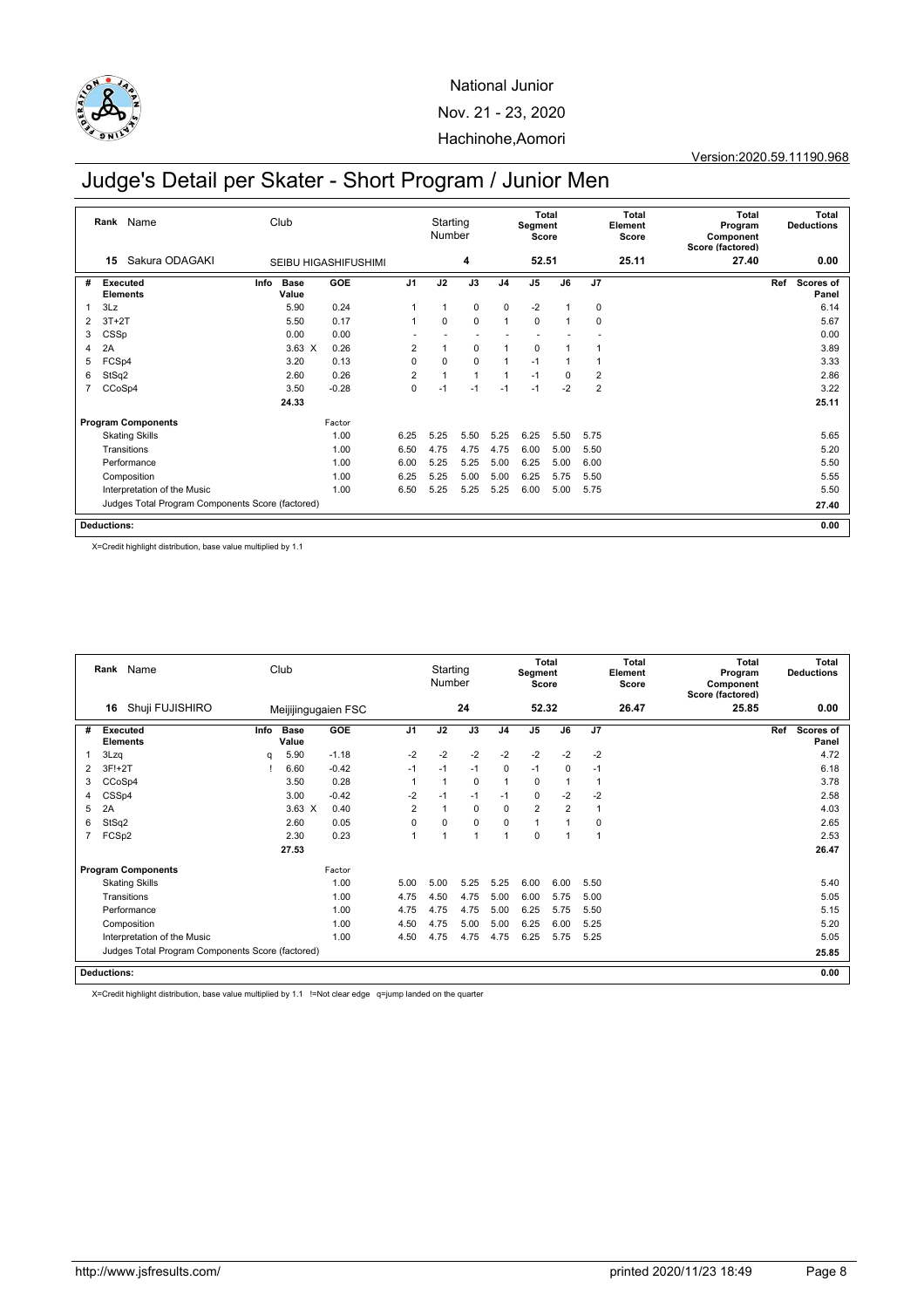

#### Version:2020.59.11190.968

# Judge's Detail per Skater - Short Program / Junior Men

|   | Rank<br>Name                                     |      | Club                 |         |                | Starting<br>Number |                |                | <b>Total</b><br>Segment<br>Score |                |                | Total<br>Element<br>Score | <b>Total</b><br>Program<br>Component<br>Score (factored) |     | <b>Total</b><br><b>Deductions</b> |
|---|--------------------------------------------------|------|----------------------|---------|----------------|--------------------|----------------|----------------|----------------------------------|----------------|----------------|---------------------------|----------------------------------------------------------|-----|-----------------------------------|
|   | Kairi KATO<br>17                                 |      |                      |         |                |                    | 15             |                | 49.62                            |                |                | 23.92                     | 25.70                                                    |     | 0.00                              |
| # | Executed<br><b>Elements</b>                      | Info | <b>Base</b><br>Value | GOE     | J <sub>1</sub> | J2                 | J3             | J <sub>4</sub> | J <sub>5</sub>                   | J6             | J7             |                           |                                                          | Ref | Scores of<br>Panel                |
|   | $3T+2T$                                          |      | 5.50                 | 0.25    | 1              | $\mathbf 0$        | $\mathbf{1}$   | $\mathbf 0$    | 0                                | $\overline{1}$ | -1             |                           |                                                          |     | 5.75                              |
| 2 | 3Lz                                              |      | 5.90                 | 0.00    | $\mathbf 0$    | $\mathbf 0$        | $\mathbf 0$    | $-1$           | $\mathbf 0$                      | $\mathbf 0$    | 0              |                           |                                                          |     | 5.90                              |
| 3 | FCSp2                                            |      | 2.30                 | $-0.23$ | $-1$           | $-1$               | $-1$           | $\mathbf 0$    | $-1$                             | $-2$           | $-1$           |                           |                                                          |     | 2.07                              |
| 4 | 2A                                               |      | $3.63 \times$        | 0.33    |                |                    | $\overline{1}$ | 1              | $\overline{1}$                   | 1              | $\overline{2}$ |                           |                                                          |     | 3.96                              |
| 5 | CSSp3                                            |      | 2.60                 | $-0.73$ | $-3$           | $-3$               | $-3$           | $-4$           | $-2$                             | $-3$           | $-1$           |                           |                                                          |     | 1.87                              |
| 6 | StSq2                                            |      | 2.60                 | $-0.62$ | $-2$           | $-2$               | $-2$           | $-3$           | $-3$                             | $-2$           | $-4$           |                           |                                                          |     | 1.98                              |
|   | CCoSp3V                                          |      | 2.25                 | 0.14    | $\mathbf{1}$   | $\mathbf 0$        | $\mathbf 0$    | 1              | 0                                | 1              | $\overline{2}$ |                           |                                                          |     | 2.39                              |
|   |                                                  |      | 24.78                |         |                |                    |                |                |                                  |                |                |                           |                                                          |     | 23.92                             |
|   | <b>Program Components</b>                        |      |                      | Factor  |                |                    |                |                |                                  |                |                |                           |                                                          |     |                                   |
|   | <b>Skating Skills</b>                            |      |                      | 1.00    | 5.00           | 5.25               | 5.25           | 5.00           | 5.75                             | 5.25           | 5.50           |                           |                                                          |     | 5.25                              |
|   | Transitions                                      |      |                      | 1.00    | 4.75           | 5.00               | 5.00           | 4.25           | 5.50                             | 4.75           | 5.75           |                           |                                                          |     | 5.00                              |
|   | Performance                                      |      |                      | 1.00    | 4.75           | 5.25               | 5.00           | 4.50           | 5.50                             | 5.00           | 5.25           |                           |                                                          |     | 5.05                              |
|   | Composition                                      |      |                      | 1.00    | 5.00           | 5.00               | 5.25           | 4.50           | 5.25                             | 5.25           | 5.25           |                           |                                                          |     | 5.15                              |
|   | Interpretation of the Music                      |      |                      | 1.00    | 5.25           | 5.25               | 5.25           | 4.50           | 5.25                             | 5.25           | 5.50           |                           |                                                          |     | 5.25                              |
|   | Judges Total Program Components Score (factored) |      |                      |         |                |                    |                |                |                                  |                |                |                           |                                                          |     | 25.70                             |
|   | <b>Deductions:</b>                               |      |                      |         |                |                    |                |                |                                  |                |                |                           |                                                          |     | 0.00                              |

X=Credit highlight distribution, base value multiplied by 1.1

|   | Club<br>Rank<br>Name<br>Seigo Tauchi<br>18<br>Meito Figure Skating Club |         |                      |            |                | Starting<br>Number |                |                | Segment<br>Score | Total          |                | Total<br>Element<br>Score | Total<br>Program<br>Component<br>Score (factored) |     | Total<br><b>Deductions</b> |
|---|-------------------------------------------------------------------------|---------|----------------------|------------|----------------|--------------------|----------------|----------------|------------------|----------------|----------------|---------------------------|---------------------------------------------------|-----|----------------------------|
|   |                                                                         |         |                      |            |                |                    | 10             |                | 49.50            |                |                | 24.40                     | 25.10                                             |     | 0.00                       |
| # | <b>Executed</b><br><b>Elements</b>                                      | Info    | <b>Base</b><br>Value | <b>GOE</b> | J <sub>1</sub> | J2                 | J3             | J <sub>4</sub> | J <sub>5</sub>   | J6             | J <sub>7</sub> |                           |                                                   | Ref | <b>Scores of</b><br>Panel  |
|   | 3F!+2T                                                                  |         | 6.60                 | $-0.53$    | $-1$           | $-1$               | $-1$           | $-1$           | $-1$             | $\Omega$       | $-1$           |                           |                                                   |     | 6.07                       |
| 2 | $1A^*$                                                                  | $\star$ | 0.00                 | 0.00       |                |                    |                |                |                  |                |                |                           |                                                   |     | 0.00                       |
| 3 | FCSp3                                                                   |         | 2.80                 | 0.00       | 0              | $\mathbf 0$        | $-1$           |                | $\mathbf 0$      | 0              | $\mathbf 0$    |                           |                                                   |     | 2.80                       |
| 4 | CSSp3                                                                   |         | 2.60                 | 0.16       | 1              | $\mathbf 0$        | $\mathbf 0$    |                | $-1$             |                | $\overline{2}$ |                           |                                                   |     | 2.76                       |
| 5 | 3Lz                                                                     |         | 6.49 X               | 0.12       | 0              | $\Omega$           | $\mathbf 0$    |                | $\mathbf 0$      |                | $\mathbf 0$    |                           |                                                   |     | 6.61                       |
| 6 | StSq2                                                                   |         | 2.60                 | 0.26       | 1              | 1                  | $\overline{2}$ |                | $\mathbf 0$      | $\overline{2}$ | $\mathbf 0$    |                           |                                                   |     | 2.86                       |
| 7 | CCoSp3                                                                  |         | 3.00                 | 0.30       | 1              | $\overline{1}$     | 1              | $\overline{1}$ | $\mathbf{1}$     | $\overline{2}$ | $\overline{1}$ |                           |                                                   |     | 3.30                       |
|   |                                                                         |         | 24.09                |            |                |                    |                |                |                  |                |                |                           |                                                   |     | 24.40                      |
|   | <b>Program Components</b>                                               |         |                      | Factor     |                |                    |                |                |                  |                |                |                           |                                                   |     |                            |
|   | <b>Skating Skills</b>                                                   |         |                      | 1.00       | 4.50           | 5.25               | 5.25           | 4.25           | 5.25             | 5.50           | 4.75           |                           |                                                   |     | 5.00                       |
|   | Transitions                                                             |         |                      | 1.00       | 4.75           | 5.00               | 5.00           | 4.00           | 5.25             | 5.00           | 4.25           |                           |                                                   |     | 4.80                       |
|   | Performance                                                             |         |                      | 1.00       | 5.00           | 5.50               | 5.25           | 4.25           | 5.25             | 5.25           | 4.50           |                           |                                                   |     | 5.05                       |
|   | Composition                                                             |         |                      | 1.00       | 4.50           | 5.50               | 5.25           | 4.25           | 5.50             | 5.75           | 4.50           |                           |                                                   |     | 5.05                       |
|   | Interpretation of the Music                                             |         |                      | 1.00       | 5.00           | 5.50               | 5.50           | 4.25           | 5.50             | 5.50           | 4.50           |                           |                                                   |     | 5.20                       |
|   | Judges Total Program Components Score (factored)                        |         |                      |            |                |                    |                |                |                  |                |                |                           |                                                   |     | 25.10                      |
|   | <b>Deductions:</b>                                                      |         |                      |            |                |                    |                |                |                  |                |                |                           |                                                   |     | 0.00                       |

\*=Invalid element X=Credit highlight distribution, base value multiplied by 1.1 !=Not clear edge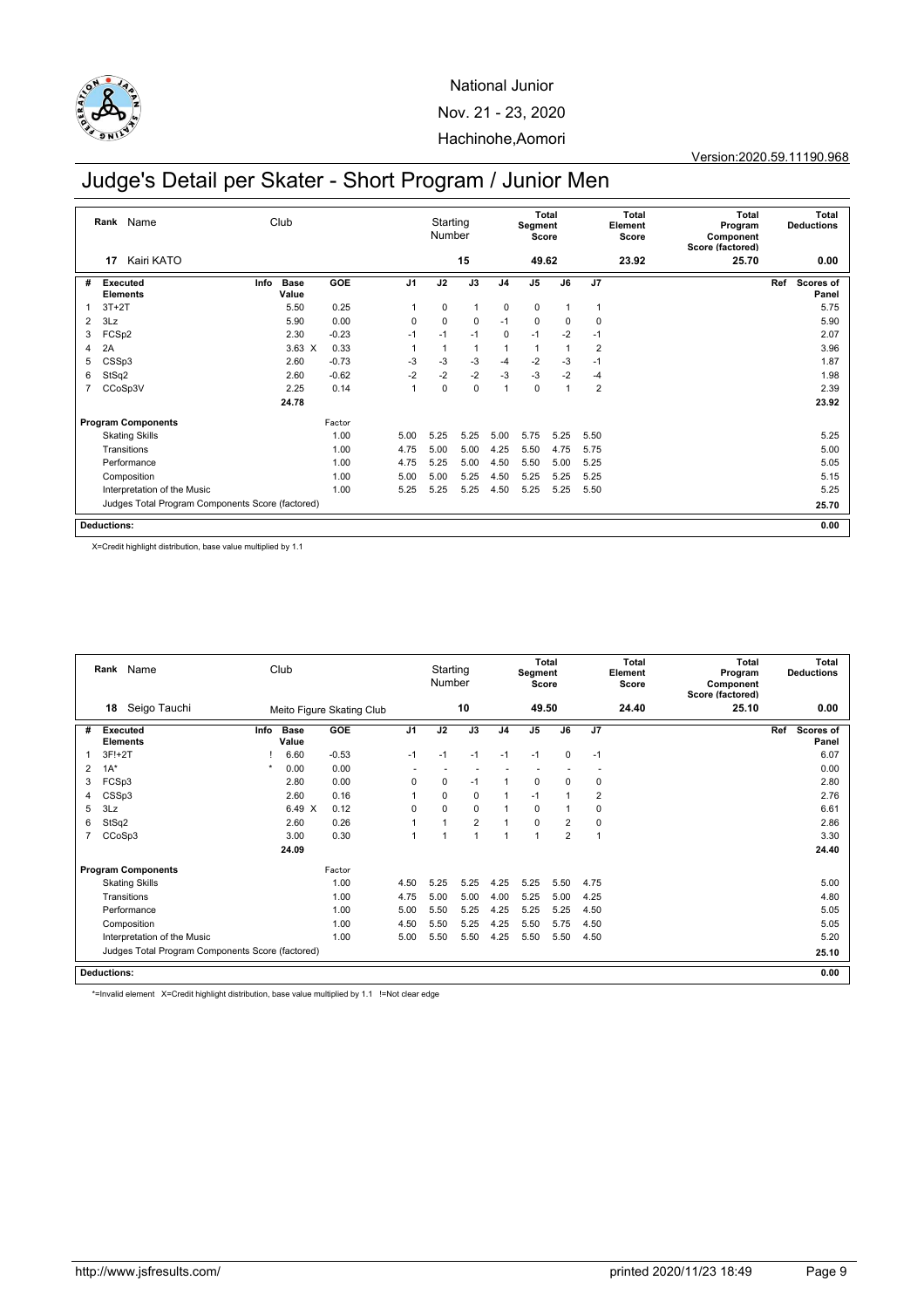

#### Version:2020.59.11190.968

# Judge's Detail per Skater - Short Program / Junior Men

|   | Name<br>Rank                                     |      | Club                 |                          |                | Starting<br>Number |                |                | Segment<br>Score | <b>Total</b> |                | Total<br>Element<br>Score | <b>Total</b><br>Program<br>Component<br>Score (factored) | Total<br><b>Deductions</b> |
|---|--------------------------------------------------|------|----------------------|--------------------------|----------------|--------------------|----------------|----------------|------------------|--------------|----------------|---------------------------|----------------------------------------------------------|----------------------------|
|   | Haruya SASAKI<br>19                              |      |                      | Kansai univ. Kaisers Fsc |                |                    | 8              |                | 48.39            |              |                | 20.04                     | 28.35                                                    | 0.00                       |
| # | <b>Executed</b><br><b>Elements</b>               | Info | <b>Base</b><br>Value | <b>GOE</b>               | J <sub>1</sub> | J2                 | J3             | J <sub>4</sub> | J <sub>5</sub>   | J6           | J7             |                           |                                                          | Ref<br>Scores of<br>Panel  |
|   | 2A                                               |      | 3.30                 | 0.07                     |                | $\Omega$           | $\mathbf 0$    | $\mathbf 0$    | $\mathbf 0$      | $-2$         | $\overline{2}$ |                           |                                                          | 3.37                       |
| 2 | 3F<<+COMBO                                       | <<   | 1.80                 | $-0.90$                  | $-5$           | $-5$               | $-5$           | $-5$           | $-5$             | $-5$         | $-5$           |                           |                                                          | 0.90                       |
| 3 | FCSp2                                            |      | 2.30                 | 0.05                     | $\mathbf 0$    |                    | $\mathbf 0$    | $\mathbf{1}$   | 0                | $-1$         | 0              |                           |                                                          | 2.35                       |
| 4 | 3Lz                                              |      | $6.49 \text{ X}$     | $-1.30$                  | $-2$           | $-3$               | $-2$           | $-1$           | $-4$             | $-2$         | $-2$           |                           |                                                          | 5.19                       |
| 5 | CSSp4                                            |      | 3.00                 | $-0.18$                  | $-2$           | $-2$               | $-1$           | $-1$           | 1                | 1            | $\mathbf 0$    |                           |                                                          | 2.82                       |
| 6 | StSq2                                            |      | 2.60                 | 0.26                     | $\overline{2}$ |                    | $\overline{1}$ | $\Omega$       | 1                | 1            | 1              |                           |                                                          | 2.86                       |
|   | CCoSp2                                           |      | 2.50                 | 0.05                     | $\overline{1}$ | $\overline{ }$     | $\mathbf 0$    | $\mathbf 0$    | $-1$             | $-2$         | 1              |                           |                                                          | 2.55                       |
|   |                                                  |      | 21.99                |                          |                |                    |                |                |                  |              |                |                           |                                                          | 20.04                      |
|   | <b>Program Components</b>                        |      |                      | Factor                   |                |                    |                |                |                  |              |                |                           |                                                          |                            |
|   | <b>Skating Skills</b>                            |      |                      | 1.00                     | 5.75           | 5.50               | 5.75           | 5.75           | 6.25             | 6.00         | 5.75           |                           |                                                          | 5.80                       |
|   | Transitions                                      |      |                      | 1.00                     | 6.00           | 5.00               | 5.50           | 5.25           | 6.00             | 5.75         | 5.25           |                           |                                                          | 5.55                       |
|   | Performance                                      |      |                      | 1.00                     | 5.50           | 5.50               | 5.50           | 5.25           | 5.75             | 5.75         | 5.50           |                           |                                                          | 5.55                       |
|   | Composition                                      |      |                      | 1.00                     | 6.25           | 5.25               | 5.75           | 5.50           | 6.00             | 6.00         | 5.00           |                           |                                                          | 5.70                       |
|   | Interpretation of the Music                      |      |                      | 1.00                     | 6.25           | 5.75               | 5.50           | 5.50           | 6.00             | 6.00         | 5.25           |                           |                                                          | 5.75                       |
|   | Judges Total Program Components Score (factored) |      |                      |                          |                |                    |                |                |                  |              |                | 28.35                     |                                                          |                            |
|   | <b>Deductions:</b>                               |      |                      |                          |                |                    |                |                |                  |              |                |                           |                                                          | 0.00                       |

<<=Downgraded jump X=Credit highlight distribution, base value multiplied by 1.1

|   | Rank Name<br><b>RIO NAKATA</b><br>20             |      | Club          |                      |                | Starting<br>Number |             |                | Segment<br>Score | <b>Total</b>   |      | Total<br>Element<br>Score | Total<br>Program<br>Component<br>Score (factored) |     | Total<br><b>Deductions</b> |
|---|--------------------------------------------------|------|---------------|----------------------|----------------|--------------------|-------------|----------------|------------------|----------------|------|---------------------------|---------------------------------------------------|-----|----------------------------|
|   |                                                  |      |               | SEIBU HIGASHIFUSHIMI |                |                    | 22          |                | 47.94            |                |      | 21.89                     | 26.05                                             |     | 0.00                       |
| # | <b>Executed</b><br><b>Elements</b>               | Info | Base<br>Value | <b>GOE</b>           | J <sub>1</sub> | J2                 | J3          | J <sub>4</sub> | J5               | J6             | J7   |                           |                                                   | Ref | <b>Scores of</b><br>Panel  |
|   | $3T+2T$                                          |      | 5.50          | $-1.34$              | $-4$           | $-4$               | $-2$        | $-3$           | $-3$             | $-1$           | $-5$ |                           |                                                   |     | 4.16                       |
| 2 | 2Lz!                                             |      | 2.10          | 0.00                 | $\overline{1}$ | $\mathbf 0$        | $\mathbf 0$ | $-1$           | $\mathbf 0$      | 1              | $-1$ |                           |                                                   |     | 2.10                       |
| 3 | FCSp3                                            |      | 2.80          | 0.11                 | $-1$           | $\overline{2}$     | $\mathbf 0$ | $\overline{1}$ | $\mathbf 0$      | 0              | 1    |                           |                                                   |     | 2.91                       |
| 4 | CSS <sub>p4</sub>                                |      | 3.00          | $-0.12$              | $-2$           | $\Omega$           | $-1$        | $\Omega$       | $-1$             | $\Omega$       | 1    |                           |                                                   |     | 2.88                       |
| 5 | 2A                                               |      | $3.63 \times$ | 0.33                 |                |                    | $\mathbf 0$ | 1              | $\mathbf{1}$     | $\overline{2}$ | 1    |                           |                                                   |     | 3.96                       |
| 6 | CCoSp3                                           |      | 3.00          | 0.12                 | $\mathbf 0$    |                    | $\mathbf 0$ | $\overline{1}$ | $\mathbf 0$      |                | 0    |                           |                                                   |     | 3.12                       |
|   | StSq2                                            |      | 2.60          | 0.16                 | $-1$           | $\mathbf 0$        | -1          | $\overline{ }$ | $\mathbf 0$      | $\overline{2}$ | 1    |                           |                                                   |     | 2.76                       |
|   |                                                  |      | 22.63         |                      |                |                    |             |                |                  |                |      |                           |                                                   |     | 21.89                      |
|   | <b>Program Components</b>                        |      |               | Factor               |                |                    |             |                |                  |                |      |                           |                                                   |     |                            |
|   | <b>Skating Skills</b>                            |      |               | 1.00                 | 4.75           | 5.00               | 5.00        | 5.00           | 5.75             | 5.50           | 5.00 |                           |                                                   |     | 5.10                       |
|   | Transitions                                      |      |               | 1.00                 | 5.00           | 4.75               | 4.75        | 4.75           | 5.75             | 5.50           | 4.75 |                           |                                                   |     | 4.95                       |
|   | Performance                                      |      |               | 1.00                 | 5.00           | 5.25               | 5.50        | 5.00           | 5.75             | 5.75           | 5.25 |                           |                                                   |     | 5.35                       |
|   | Composition                                      |      |               | 1.00                 | 5.25           | 5.25               | 5.25        | 5.00           | 5.50             | 6.00           | 5.00 |                           |                                                   |     | 5.25                       |
|   | Interpretation of the Music                      |      |               | 1.00                 | 5.50           | 5.25               | 5.50        | 5.25           | 5.50             | 6.25           | 5.00 |                           |                                                   |     | 5.40                       |
|   | Judges Total Program Components Score (factored) |      |               |                      |                |                    |             |                |                  |                |      | 26.05                     |                                                   |     |                            |
|   | <b>Deductions:</b>                               |      |               |                      |                |                    |             |                |                  |                |      |                           |                                                   |     | 0.00                       |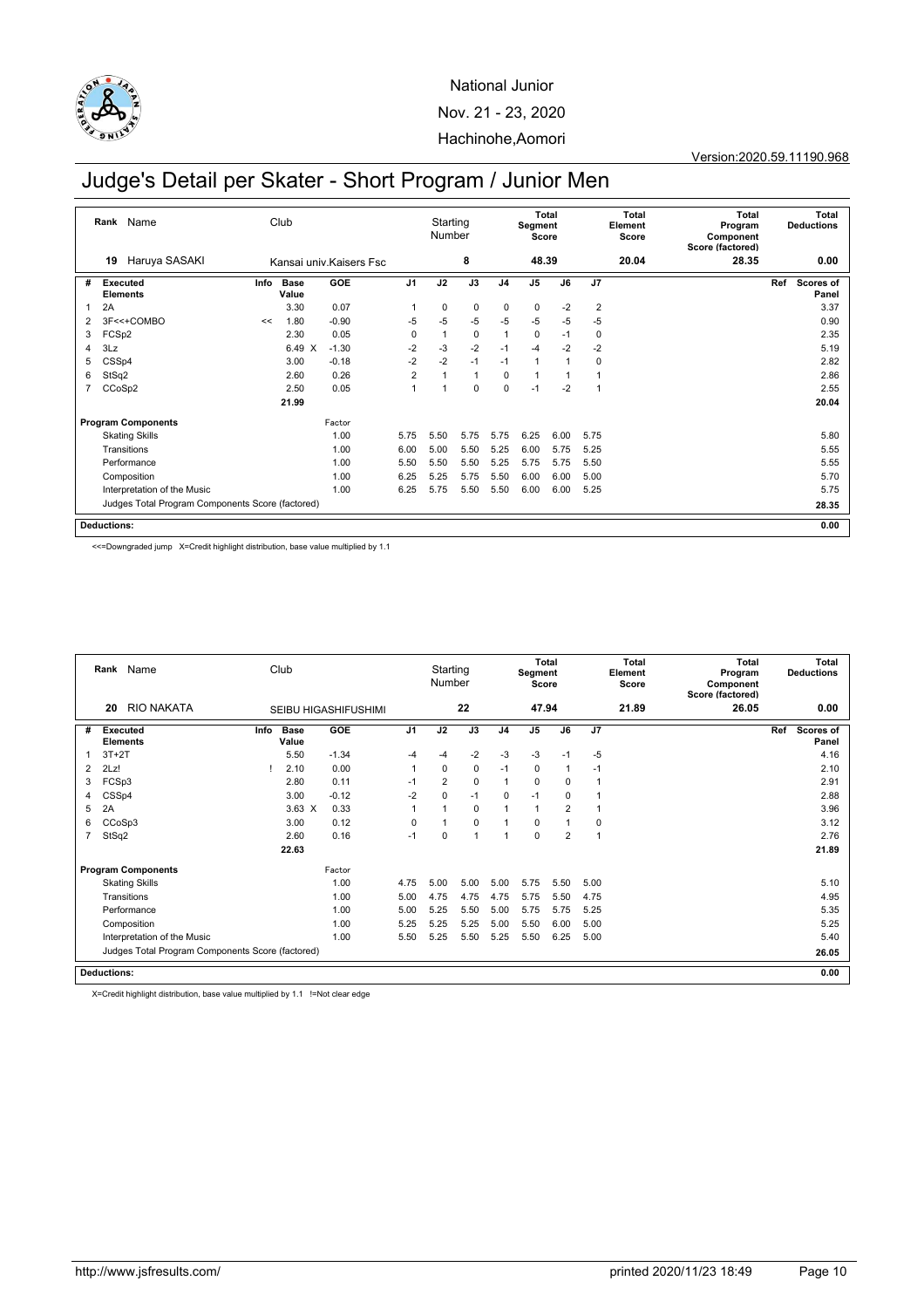

Version:2020.59.11190.968

# Judge's Detail per Skater - Short Program / Junior Men

|   | Name<br>Rank                                     |         | Club                 |         |                | Starting<br>Number |              |                | Total<br>Segment<br>Score |                |             | Total<br>Element<br>Score | <b>Total</b><br>Program<br>Component<br>Score (factored) |     | Total<br><b>Deductions</b> |
|---|--------------------------------------------------|---------|----------------------|---------|----------------|--------------------|--------------|----------------|---------------------------|----------------|-------------|---------------------------|----------------------------------------------------------|-----|----------------------------|
|   | <b>REI SUZUKI</b><br>21                          |         |                      |         |                |                    | 21           |                | 47.76                     |                |             | 24.36                     | 24.40                                                    |     | 1.00                       |
| # | Executed<br><b>Elements</b>                      | Info    | <b>Base</b><br>Value | GOE     | J <sub>1</sub> | J2                 | J3           | J <sub>4</sub> | J <sub>5</sub>            | J6             | J7          |                           |                                                          | Ref | Scores of<br>Panel         |
| 1 | 3Lz                                              |         | 5.90                 | 0.00    | $\mathbf 0$    | $\mathbf 0$        | $\mathbf 0$  | $\mathbf 0$    | $\mathbf 0$               | $\mathbf 0$    | 1           |                           |                                                          |     | 5.90                       |
| 2 | $3T+2T$                                          |         | 5.50                 | 0.08    | $\overline{1}$ | $\Omega$           | $\mathbf 0$  | 0              | $\mathbf 0$               | 1              | 0           |                           |                                                          |     | 5.58                       |
| 3 | CSSp4                                            |         | 3.00                 | 0.00    | $\Omega$       | $\mathbf 0$        | $\pmb{0}$    | 0              | $-1$                      | 0              |             |                           |                                                          |     | 3.00                       |
| 4 | 2A<                                              | $\prec$ | 2.64                 | $-1.32$ | $-5$           | $-5$               | $-5$         | $-5$           | $-5$                      | $-5$           | $-5$        |                           |                                                          |     | 1.32                       |
| 5 | FCSp3                                            |         | 2.80                 | 0.22    | $\overline{1}$ | 1                  | $\mathbf{1}$ | 1              | $\mathbf 0$               | $\overline{2}$ | 0           |                           |                                                          |     | 3.02                       |
| 6 | StSq2                                            |         | 2.60                 | 0.00    | $\Omega$       | $\Omega$           | $\mathbf 0$  | $\Omega$       | $-2$                      | 1              | $\mathbf 0$ |                           |                                                          |     | 2.60                       |
|   | CCoSp3                                           |         | 3.00                 | $-0.06$ | $\mathbf 0$    | $\mathbf 0$        | $\mathbf 0$  | $-1$           | $-1$                      | 0              | ł.          |                           |                                                          |     | 2.94                       |
|   |                                                  |         | 25.44                |         |                |                    |              |                |                           |                |             |                           |                                                          |     | 24.36                      |
|   | <b>Program Components</b>                        |         |                      | Factor  |                |                    |              |                |                           |                |             |                           |                                                          |     |                            |
|   | <b>Skating Skills</b>                            |         |                      | 1.00    | 4.75           | 5.00               | 5.50         | 4.50           | 5.75                      | 5.75           | 4.75        |                           |                                                          |     | 5.15                       |
|   | Transitions                                      |         |                      | 1.00    | 4.50           | 4.50               | 5.00         | 4.00           | 5.50                      | 5.50           | 4.25        |                           |                                                          |     | 4.75                       |
|   | Performance                                      |         |                      | 1.00    | 4.50           | 4.75               | 5.25         | 4.50           | 5.50                      | 5.25           | 4.50        |                           |                                                          |     | 4.85                       |
|   | Composition                                      |         |                      | 1.00    | 4.50           | 4.75               | 5.00         | 4.50           | 5.25                      | 5.50           | 4.50        |                           |                                                          |     | 4.80                       |
|   | Interpretation of the Music                      |         |                      | 1.00    | 4.75           | 4.75               | 5.00         | 4.50           | 5.25                      | 5.25           | 4.50        |                           |                                                          |     | 4.85                       |
|   | Judges Total Program Components Score (factored) |         |                      |         |                |                    |              |                |                           |                |             |                           |                                                          |     | 24.40                      |
|   | <b>Deductions:</b>                               |         | Falls: -1.00 (1)     |         |                |                    |              |                |                           |                |             |                           |                                                          |     | $-1.00$                    |

<=Under-rotated jump

|                | Rank               | Name                                             |      | Club                 |                       |                | Starting<br>Number |             |                | Segment<br>Score | Total        |                | Total<br>Element<br>Score | <b>Total</b><br>Program<br>Component<br>Score (factored) |     | <b>Total</b><br><b>Deductions</b> |
|----------------|--------------------|--------------------------------------------------|------|----------------------|-----------------------|----------------|--------------------|-------------|----------------|------------------|--------------|----------------|---------------------------|----------------------------------------------------------|-----|-----------------------------------|
|                | 22                 | Ibuki OONAKA                                     |      |                      | ShumeieikouHighSchool |                |                    | 14          |                | 47.44            |              |                | 22.24                     | 26.20                                                    |     | 1.00                              |
| #              |                    | <b>Executed</b><br><b>Elements</b>               | Info | <b>Base</b><br>Value | <b>GOE</b>            | J1             | J2                 | J3          | J <sub>4</sub> | J5               | J6           | J7             |                           |                                                          | Ref | <b>Scores of</b><br>Panel         |
|                | $3T+2T$            |                                                  |      | 5.50                 | $-0.17$               | $\mathbf 0$    | $\mathbf 0$        | $\mathbf 0$ | $-1$           | $-1$             |              | $-2$           |                           |                                                          |     | 5.33                              |
| 2              | FCSp1              |                                                  |      | 1.90                 | $-0.11$               | 1              | $-1$               | $-2$        | $\mathbf 0$    | $-1$             | $-1$         | $\mathbf 0$    |                           |                                                          |     | 1.79                              |
| 3              | StSq2              |                                                  |      | 2.60                 | 0.05                  | $\Omega$       | $\Omega$           | $\Omega$    |                | $-1$             | $\Omega$     | $\mathbf{1}$   |                           |                                                          |     | 2.65                              |
| 4              | 2A                 |                                                  |      | 3.30                 | 0.40                  | $\overline{2}$ | $\overline{ }$     | 1           |                | $\mathbf 0$      |              | $\overline{2}$ |                           |                                                          |     | 3.70                              |
| 5              | CSSp2              |                                                  |      | 2.30                 | 0.18                  | 1              | $\Omega$           |             |                | $\mathbf 0$      | $\mathbf{1}$ | $\overline{2}$ |                           |                                                          |     | 2.48                              |
| 6              | 3Lz                |                                                  |      | 6.49<br>$\times$     | $-2.95$               | $-5$           | $-5$               | $-5$        | $-5$           | $-5$             | $-5$         | $-5$           |                           |                                                          |     | 3.54                              |
| $\overline{7}$ | CCoSp2             |                                                  |      | 2.50                 | 0.25                  | $\overline{2}$ | $\overline{1}$     | 1           | 1              | $\mathbf 0$      | $\Omega$     | 3              |                           |                                                          |     | 2.75                              |
|                |                    |                                                  |      | 24.59                |                       |                |                    |             |                |                  |              |                |                           |                                                          |     | 22.24                             |
|                |                    | <b>Program Components</b>                        |      |                      | Factor                |                |                    |             |                |                  |              |                |                           |                                                          |     |                                   |
|                |                    | <b>Skating Skills</b>                            |      |                      | 1.00                  | 5.25           | 5.25               | 5.50        | 5.25           | 6.00             | 5.75         | 6.00           |                           |                                                          |     | 5.55                              |
|                |                    | Transitions                                      |      |                      | 1.00                  | 4.50           | 4.50               | 4.75        | 4.75           | 5.50             | 5.50         | 5.50           |                           |                                                          |     | 5.00                              |
|                |                    | Performance                                      |      |                      | 1.00                  | 4.75           | 5.00               | 5.00        | 4.75           | 5.75             | 5.50         | 5.75           |                           |                                                          |     | 5.20                              |
|                |                    | Composition                                      |      |                      | 1.00                  | 4.75           | 5.25               | 4.75        | 4.75           | 5.50             | 5.75         | 5.75           |                           |                                                          |     | 5.20                              |
|                |                    | Interpretation of the Music                      |      |                      | 1.00                  | 4.75           | 5.25               | 5.00        | 5.00           | 5.50             | 5.50         | 6.00           |                           |                                                          |     | 5.25                              |
|                |                    | Judges Total Program Components Score (factored) |      |                      |                       |                |                    |             |                |                  |              |                |                           |                                                          |     | 26.20                             |
|                | <b>Deductions:</b> |                                                  |      | Falls: -1.00 (1)     |                       |                |                    |             |                |                  |              |                |                           |                                                          |     | $-1.00$                           |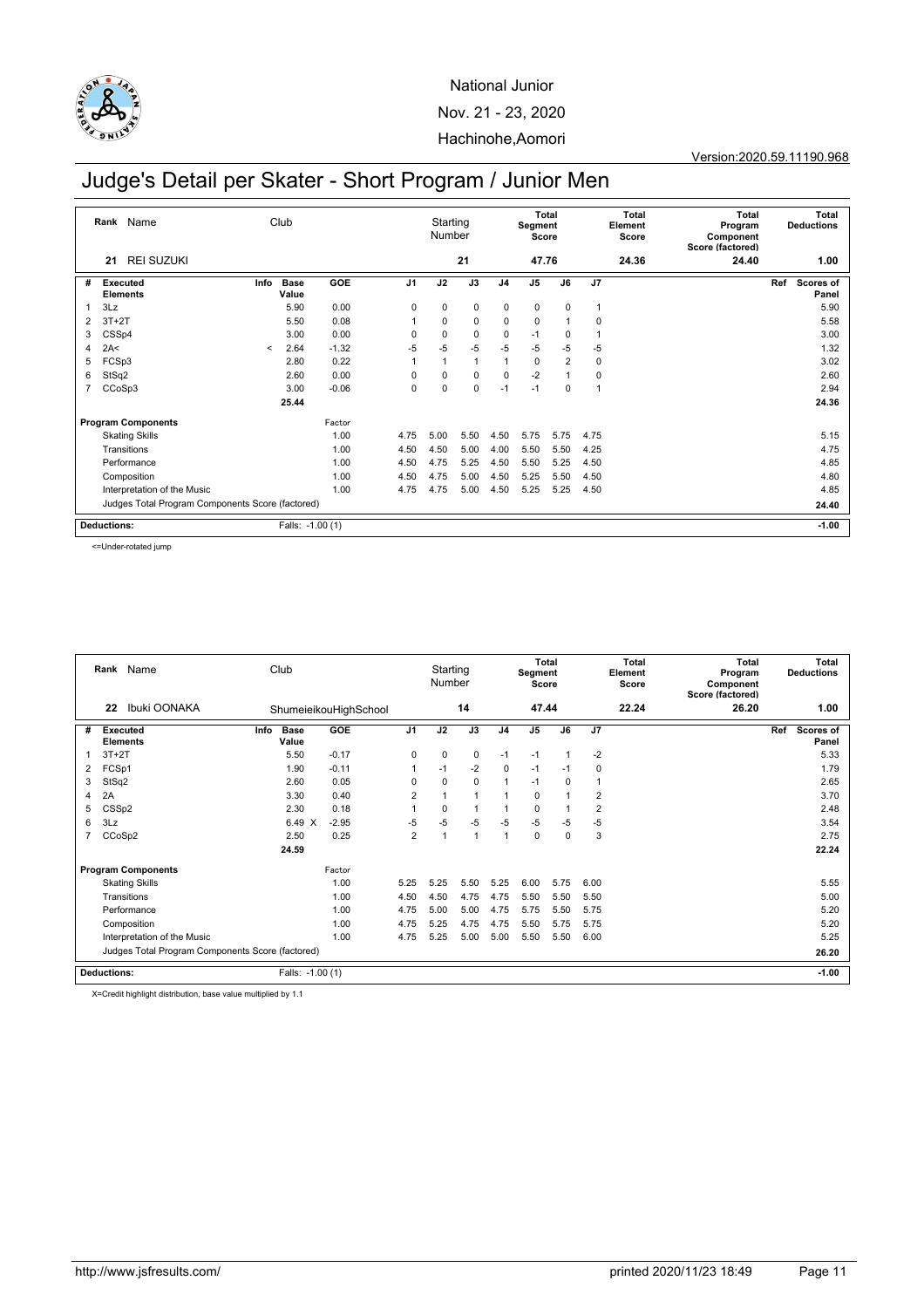

#### Version:2020.59.11190.968

# Judge's Detail per Skater - Short Program / Junior Men

|   | Club<br>Rank Name<br><b>Tomoki KIMURA</b><br>23  |         |                  |                      |                | Starting<br>Number |                |                | Total<br>Segment<br>Score |                |                | Total<br>Element<br>Score | Total<br>Program<br>Component<br>Score (factored) | Total<br><b>Deductions</b> |
|---|--------------------------------------------------|---------|------------------|----------------------|----------------|--------------------|----------------|----------------|---------------------------|----------------|----------------|---------------------------|---------------------------------------------------|----------------------------|
|   |                                                  |         |                  | SEIBU HIGASHIFUSHIMI |                |                    | 3              |                | 46.31                     |                |                | 22.41                     | 24.90                                             | 1.00                       |
| # | <b>Executed</b><br><b>Elements</b>               | Info    | Base<br>Value    | GOE                  | J <sub>1</sub> | J2                 | J3             | J <sub>4</sub> | J <sub>5</sub>            | J6             | J7             |                           |                                                   | Ref<br>Scores of<br>Panel  |
|   | 2A                                               |         | 3.30             | 0.26                 |                |                    | $\mathbf 0$    | 1              | $\mathbf 0$               | $\overline{2}$ |                |                           |                                                   | 3.56                       |
| 2 | 3Lz!g                                            |         | 5.90             | $-2.95$              | $-5$           | $-5$               | $-5$           | $-5$           | $-5$                      | $-5$           | $-5$           |                           |                                                   | 2.95                       |
| 3 | FCSp3                                            |         | 2.80             | 0.06                 | $\mathbf 0$    | $\mathbf 0$        | $\mathbf 0$    | $\mathbf 0$    | -3                        | -1             |                |                           |                                                   | 2.86                       |
| 4 | $3T<+2T$                                         | $\prec$ | $5.13 \text{ X}$ | $-1.54$              | $-5$           | $-5$               | $-4$           | $-4$           | $-5$                      | $-5$           | $-4$           |                           |                                                   | 3.59                       |
| 5 | CSSp4                                            |         | 3.00             | $-0.24$              | $-1$           | $-1$               | $\mathbf 0$    | $-1$           | $-1$                      | 1              | $-1$           |                           |                                                   | 2.76                       |
| 6 | StSq2                                            |         | 2.60             | 0.31                 |                |                    | $\overline{2}$ | $\overline{1}$ | $\mathbf 0$               |                | $\overline{2}$ |                           |                                                   | 2.91                       |
|   | CCoSp4                                           |         | 3.50             | 0.28                 | 1              | $\mathbf 0$        | $\mathbf 0$    | 1              | 0                         | $\overline{2}$ | $\overline{2}$ |                           |                                                   | 3.78                       |
|   |                                                  |         | 26.23            |                      |                |                    |                |                |                           |                |                |                           |                                                   | 22.41                      |
|   | <b>Program Components</b>                        |         |                  | Factor               |                |                    |                |                |                           |                |                |                           |                                                   |                            |
|   | <b>Skating Skills</b>                            |         |                  | 1.00                 | 4.50           | 5.00               | 4.75           | 4.50           | 6.00                      | 5.25           | 4.75           |                           |                                                   | 4.85                       |
|   | Transitions                                      |         |                  | 1.00                 | 4.75           | 4.50               | 4.50           | 4.50           | 5.75                      | 4.75           | 4.75           |                           |                                                   | 4.65                       |
|   | Performance                                      |         |                  | 1.00                 | 4.75           | 5.25               | 5.25           | 4.75           | 5.25                      | 5.50           | 5.00           |                           |                                                   | 5.10                       |
|   | Composition                                      |         |                  | 1.00                 | 4.50           | 5.00               | 5.00           | 5.00           | 5.75                      | 6.00           | 4.75           |                           |                                                   | 5.10                       |
|   | Interpretation of the Music                      |         |                  | 1.00                 | 4.75           | 5.25               | 5.25           | 5.00           | 5.75                      | 5.50           | 5.00           |                           |                                                   | 5.20                       |
|   | Judges Total Program Components Score (factored) |         |                  |                      |                |                    |                |                |                           |                |                |                           |                                                   | 24.90                      |
|   | <b>Deductions:</b>                               |         | Falls: -1.00 (1) |                      |                |                    |                |                |                           |                |                |                           |                                                   | $-1.00$                    |

<=Under-rotated jump X=Credit highlight distribution, base value multiplied by 1.1 !=Not clear edge

|   | Rank Name<br>Hikari Sato<br>24                   |         | Club                 |                          |                | Starting<br>Number |                |                | Total<br>Segment<br>Score |                |                | Total<br>Element<br>Score | Total<br>Program<br>Component<br>Score (factored) |     | Total<br><b>Deductions</b> |
|---|--------------------------------------------------|---------|----------------------|--------------------------|----------------|--------------------|----------------|----------------|---------------------------|----------------|----------------|---------------------------|---------------------------------------------------|-----|----------------------------|
|   |                                                  |         |                      | Hyogo Nishinomiya F.S.C. |                |                    | 25             |                | 46.17                     |                |                | 23.77                     | 23.40                                             |     | 1.00                       |
| # | <b>Executed</b><br><b>Elements</b>               | Info    | <b>Base</b><br>Value | <b>GOE</b>               | J <sub>1</sub> | J2                 | J3             | J <sub>4</sub> | J <sub>5</sub>            | J6             | J7             |                           |                                                   | Ref | Scores of<br>Panel         |
|   | 3Lz!                                             |         | 5.90                 | $-1.53$                  | $-4$           | $-3$               | $-2$           | $-3$           | $-2$                      | $-3$           | $-2$           |                           |                                                   |     | 4.37                       |
| 2 | $3F<+2T<$                                        | $\,<\,$ | 5.28                 | $-2.12$                  | $-5$           | $-5$               | $-5$           | $-5$           | $-5$                      | $-5$           | $-5$           |                           |                                                   |     | 3.16                       |
| 3 | CSSp3                                            |         | 2.60                 | 0.16                     | $\overline{2}$ |                    | $\overline{1}$ | $\mathbf 0$    | $\mathbf 0$               | 1              | $\mathbf 0$    |                           |                                                   |     | 2.76                       |
| 4 | FCSp3                                            |         | 2.80                 | 0.22                     |                |                    | $\mathbf 0$    | $\overline{2}$ | $\Omega$                  | $\overline{2}$ | $\mathbf 0$    |                           |                                                   |     | 3.02                       |
| 5 | 2A                                               |         | $3.63 \times$        | 0.26                     |                |                    | $\mathbf 0$    |                | $\mathbf{1}$              |                | $\mathbf 0$    |                           |                                                   |     | 3.89                       |
| 6 | StSq2                                            |         | 2.60                 | 0.05                     | $-1$           | $\mathbf 0$        | $\mathbf 0$    | $\overline{1}$ | $\mathbf 0$               |                | $\mathbf 0$    |                           |                                                   |     | 2.65                       |
|   | CCoSp4                                           |         | 3.50                 | 0.42                     |                | $\overline{1}$     | $\overline{1}$ | $\overline{2}$ | $\mathbf 0$               | $\overline{2}$ | $\overline{1}$ |                           |                                                   |     | 3.92                       |
|   |                                                  |         | 26.31                |                          |                |                    |                |                |                           |                |                |                           |                                                   |     | 23.77                      |
|   | <b>Program Components</b>                        |         |                      | Factor                   |                |                    |                |                |                           |                |                |                           |                                                   |     |                            |
|   | <b>Skating Skills</b>                            |         |                      | 1.00                     | 4.25           | 4.75               | 4.75           | 4.25           | 5.75                      | 5.25           | 4.50           |                           |                                                   |     | 4.70                       |
|   | Transitions                                      |         |                      | 1.00                     | 4.50           | 4.50               | 4.50           | 4.25           | 5.75                      | 5.00           | 4.25           |                           |                                                   |     | 4.55                       |
|   | Performance                                      |         |                      | 1.00                     | 4.75           | 4.75               | 4.50           | 4.50           | 5.50                      | 5.00           | 4.50           |                           |                                                   |     | 4.70                       |
|   | Composition                                      |         |                      | 1.00                     | 4.50           | 4.50               | 4.50           | 4.50           | 5.50                      | 5.25           | 4.25           |                           |                                                   |     | 4.65                       |
|   | Interpretation of the Music                      |         |                      | 1.00                     | 4.75           | 4.75               | 4.75           | 4.50           | 5.50                      | 5.25           | 4.50           |                           |                                                   |     | 4.80                       |
|   | Judges Total Program Components Score (factored) |         |                      |                          |                |                    |                |                |                           |                |                |                           |                                                   |     | 23.40                      |
|   | <b>Deductions:</b>                               |         | Falls: -1.00 (1)     |                          |                |                    |                |                |                           |                |                |                           |                                                   |     | $-1.00$                    |

<=Under-rotated jump X=Credit highlight distribution, base value multiplied by 1.1 !=Not clear edge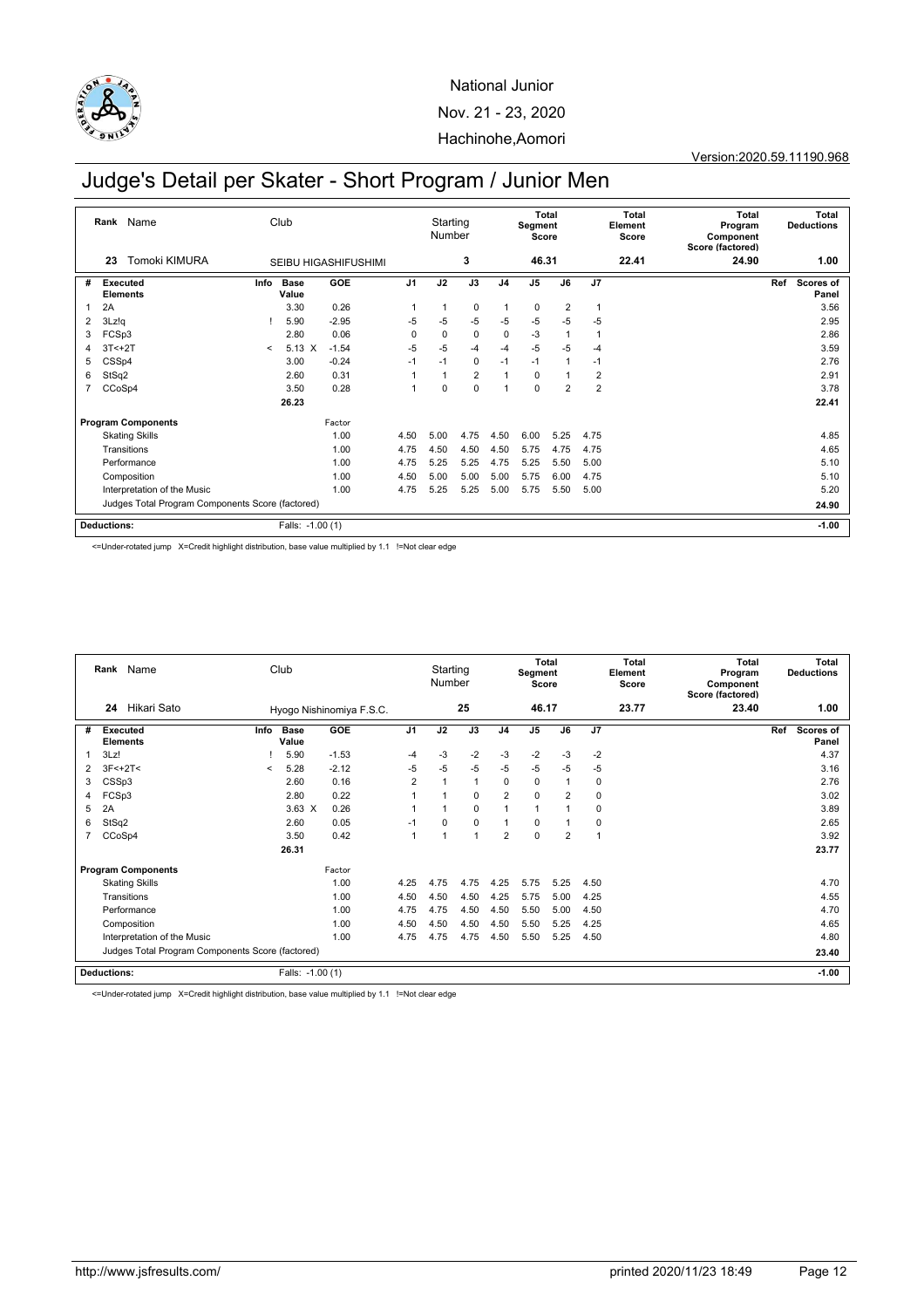

Version:2020.59.11190.968

# Judge's Detail per Skater - Short Program / Junior Men

|                | Rank Name                                        | Club                         |                             |                |             | Starting<br>Number |                | <b>Total</b><br>Segment<br>Score |                |                | Total<br>Element<br>Score | <b>Total</b><br>Program<br>Component<br>Score (factored) | <b>Total</b><br><b>Deductions</b> |
|----------------|--------------------------------------------------|------------------------------|-----------------------------|----------------|-------------|--------------------|----------------|----------------------------------|----------------|----------------|---------------------------|----------------------------------------------------------|-----------------------------------|
|                | <b>TSUKASA YAJIMA</b><br>25                      |                              | <b>SEIBU HIGASHIFUSHIMI</b> |                |             | 20                 |                | 45.35                            |                |                | 23.95                     | 21.40                                                    | 0.00                              |
| #              | <b>Executed</b><br><b>Elements</b>               | Info<br><b>Base</b><br>Value | <b>GOE</b>                  | J <sub>1</sub> | J2          | J3                 | J <sub>4</sub> | J <sub>5</sub>                   | J6             | J7             |                           |                                                          | Ref<br>Scores of<br>Panel         |
| 1              | 2Lz                                              | 2.10                         | 0.00                        | 0              | 0           | $\mathbf 0$        | $\mathbf 0$    | $\mathbf 0$                      | $\mathbf 0$    | 0              |                           |                                                          | 2.10                              |
| $\overline{2}$ | $3S+2T$                                          | 5.60                         | 0.09                        | 0              | 1           | $\mathbf 0$        | $\mathbf 0$    | $\overline{1}$                   | 0              | 0              |                           |                                                          | 5.69                              |
| 3              | FCSp3                                            | 2.80                         | 0.00                        | 0              | $\mathbf 0$ | $\mathbf 0$        | $\mathbf 0$    | $-1$                             | 0              | 0              |                           |                                                          | 2.80                              |
| 4              | StSq2                                            | 2.60                         | 0.00                        | 0              | $\mathbf 0$ | $\mathbf 0$        | $\mathbf 0$    | $\mathbf 0$                      | 0              | 0              |                           |                                                          | 2.60                              |
| 5              | 2A                                               | $3.63 \times$                | $-0.20$                     | $-1$           | $-1$        | $-1$               | $-1$           | $\mathbf 0$                      | $\mathbf 0$    | $\mathbf 0$    |                           |                                                          | 3.43                              |
| 6              | CSSp4                                            | 3.00                         | 0.48                        | $\overline{2}$ | 1           | $\overline{2}$     | $\mathbf 0$    | 1                                | $\overline{2}$ | $\overline{2}$ |                           |                                                          | 3.48                              |
|                | CCoSp4                                           | 3.50                         | 0.35                        | 1              | 1           | $\mathbf 0$        | 1              | 0                                | 2              | $\overline{2}$ |                           |                                                          | 3.85                              |
|                |                                                  | 23.23                        |                             |                |             |                    |                |                                  |                |                |                           |                                                          | 23.95                             |
|                | <b>Program Components</b>                        |                              | Factor                      |                |             |                    |                |                                  |                |                |                           |                                                          |                                   |
|                | <b>Skating Skills</b>                            |                              | 1.00                        | 4.25           | 4.50        | 4.00               | 4.25           | 5.50                             | 4.50           | 4.75           |                           |                                                          | 4.45                              |
|                | Transitions                                      |                              | 1.00                        | 4.25           | 4.00        | 3.50               | 3.75           | 5.25                             | 4.00           | 4.50           |                           |                                                          | 4.10                              |
|                | Performance                                      |                              | 1.00                        | 4.25           | 4.50        | 3.75               | 3.75           | 5.50                             | 4.25           | 4.75           |                           |                                                          | 4.30                              |
|                | Composition                                      |                              | 1.00                        | 4.00           | 4.50        | 3.75               | 4.00           | 5.75                             | 4.50           | 4.25           |                           |                                                          | 4.25                              |
|                | Interpretation of the Music                      |                              | 1.00                        | 4.50           | 4.50        | 3.50               | 3.75           | 5.50                             | 4.00           | 4.75           |                           |                                                          | 4.30                              |
|                | Judges Total Program Components Score (factored) |                              |                             |                |             |                    |                |                                  |                |                |                           |                                                          | 21.40                             |
|                | <b>Deductions:</b>                               |                              |                             |                |             |                    |                |                                  |                |                |                           |                                                          | 0.00                              |

X=Credit highlight distribution, base value multiplied by 1.1

|                | Rank Name                          |                                                  | Club |                      |            |                | Starting<br>Number |                |                | Segment<br>Score | Total          |                | Total<br>Element<br>Score | <b>Total</b><br>Program<br>Component<br>Score (factored) | <b>Total</b><br><b>Deductions</b> |                    |
|----------------|------------------------------------|--------------------------------------------------|------|----------------------|------------|----------------|--------------------|----------------|----------------|------------------|----------------|----------------|---------------------------|----------------------------------------------------------|-----------------------------------|--------------------|
|                | 26                                 | Masamune OKUBO                                   |      |                      |            |                |                    | 7              |                | 43.75            |                |                | 18.65                     | 25.10                                                    |                                   | 0.00               |
| #              | <b>Executed</b><br><b>Elements</b> |                                                  | Info | <b>Base</b><br>Value | <b>GOE</b> | J <sub>1</sub> | J2                 | J3             | J <sub>4</sub> | J <sub>5</sub>   | J6             | J7             |                           |                                                          | Ref                               | Scores of<br>Panel |
|                | $3S+2T$                            |                                                  |      | 5.60                 | 0.43       |                |                    | 1              | $\mathbf{1}$   | $\mathbf 0$      | $\mathbf{1}$   | 1              |                           |                                                          |                                   | 6.03               |
| $\overline{2}$ | 2A                                 |                                                  |      | 3.30                 | 0.26       |                |                    | 1              | $-1$           | $\mathbf 0$      | $\overline{2}$ | 1              |                           |                                                          |                                   | 3.56               |
| 3              | FCSp1                              |                                                  |      | 1.90                 | $-0.27$    | $-2$           | $-1$               | $-2$           | $-1$           | $-1$             | $-2$           | 0              |                           |                                                          |                                   | 1.63               |
| 4              | CSSp                               |                                                  |      | 0.00                 | 0.00       |                |                    |                |                |                  |                |                |                           |                                                          |                                   | 0.00               |
| 5              | 2Lz                                |                                                  |      | $2.31 \times$        | 0.34       | $\overline{2}$ |                    | $\overline{2}$ | $\overline{2}$ | $\overline{1}$   | $\overline{2}$ | 1              |                           |                                                          |                                   | 2.65               |
| 6              | StSq1                              |                                                  |      | 1.80                 | 0.04       | $\mathbf 0$    | $\mathbf 0$        | $\mathbf 0$    | $\mathbf 0$    | $\mathbf{1}$     | $\Omega$       | $\overline{2}$ |                           |                                                          |                                   | 1.84               |
|                | CCoSp3                             |                                                  |      | 3.00                 | $-0.06$    | $\mathbf 0$    | $-1$               | $-1$           | $\mathbf{1}$   | $-1$             | $\mathbf 0$    | 1              |                           |                                                          |                                   | 2.94               |
|                |                                    |                                                  |      | 17.91                |            |                |                    |                |                |                  |                |                |                           |                                                          |                                   | 18.65              |
|                |                                    | <b>Program Components</b>                        |      |                      | Factor     |                |                    |                |                |                  |                |                |                           |                                                          |                                   |                    |
|                | <b>Skating Skills</b>              |                                                  |      |                      | 1.00       | 5.25           | 5.00               | 5.00           | 5.25           | 5.75             | 4.75           | 5.75           |                           |                                                          |                                   | 5.25               |
|                | Transitions                        |                                                  |      |                      | 1.00       | 4.75           | 4.50               | 5.00           | 4.75           | 5.50             | 4.50           | 5.50           |                           |                                                          |                                   | 4.90               |
|                | Performance                        |                                                  |      |                      | 1.00       | 4.75           | 4.75               | 5.00           | 4.75           | 5.50             | 4.50           | 5.75           |                           |                                                          |                                   | 4.95               |
|                | Composition                        |                                                  |      |                      | 1.00       | 4.50           | 4.50               | 5.00           | 4.75           | 5.75             | 5.00           | 5.50           |                           |                                                          |                                   | 4.95               |
|                |                                    | Interpretation of the Music                      |      |                      | 1.00       | 5.00           | 4.75               | 5.25           | 4.75           | 5.50             | 4.75           | 6.00           |                           |                                                          |                                   | 5.05               |
|                |                                    | Judges Total Program Components Score (factored) |      |                      |            |                |                    |                |                |                  |                |                |                           |                                                          |                                   | 25.10              |
|                | <b>Deductions:</b>                 |                                                  |      |                      |            |                |                    |                |                |                  |                |                |                           |                                                          |                                   | 0.00               |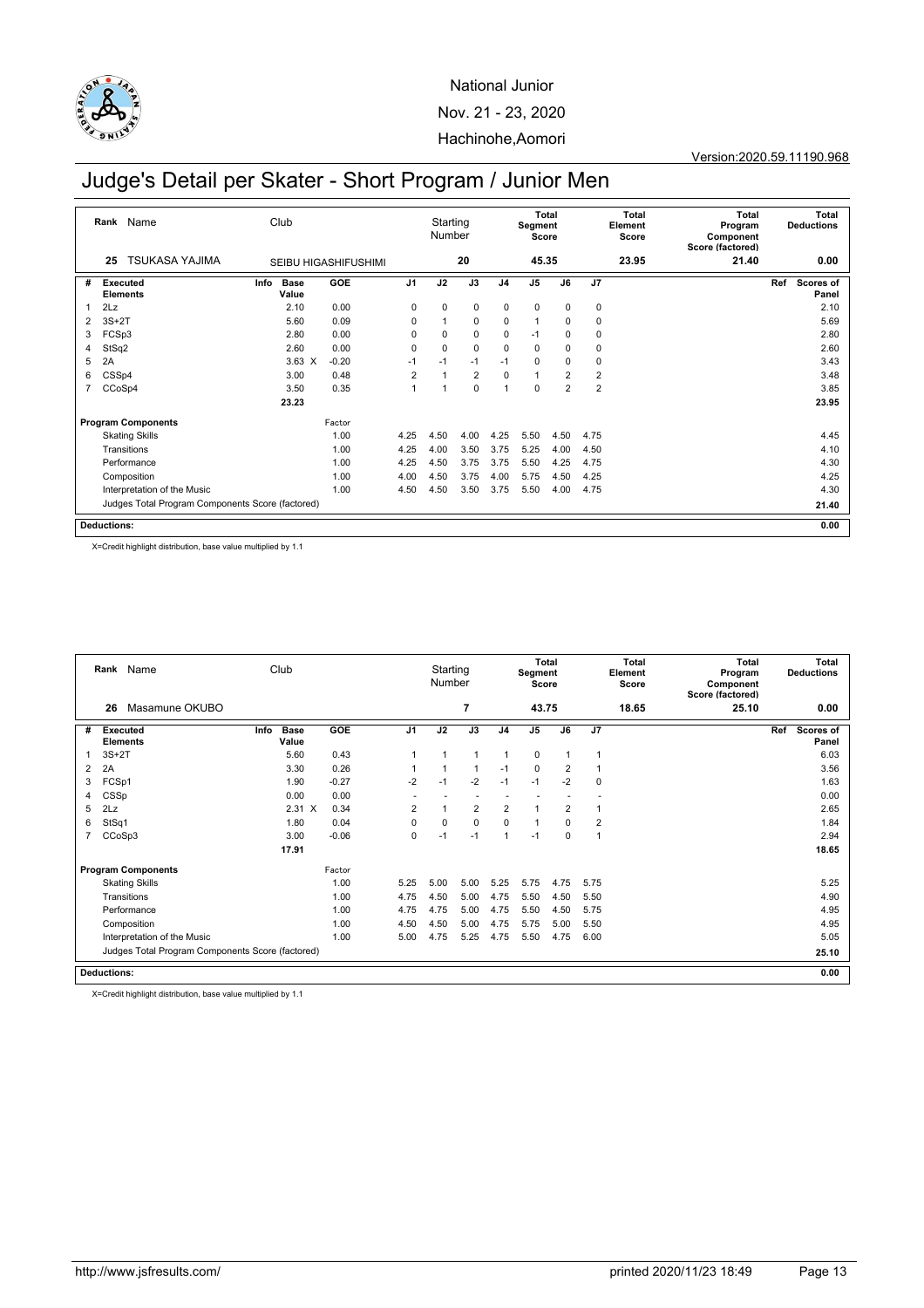

Version:2020.59.11190.968

# Judge's Detail per Skater - Short Program / Junior Men

|                    |                             | Rank Name                                        |         | Club                 |            |                | Starting<br>Number |              |                | Total<br>Segment<br>Score |                | Total<br>Element<br>Score |       | Total<br>Program<br>Component<br>Score (factored) |       | Total<br><b>Deductions</b> |
|--------------------|-----------------------------|--------------------------------------------------|---------|----------------------|------------|----------------|--------------------|--------------|----------------|---------------------------|----------------|---------------------------|-------|---------------------------------------------------|-------|----------------------------|
|                    | 27                          | <b>Tudoi Suto</b>                                |         |                      |            |                |                    | 12           |                | 41.59                     |                |                           | 21.04 | 22.55                                             |       | 2.00                       |
| #                  | Executed<br><b>Elements</b> |                                                  | Info    | <b>Base</b><br>Value | <b>GOE</b> | J <sub>1</sub> | J2                 | J3           | J <sub>4</sub> | J5                        | J6             | J7                        |       |                                                   | Ref   | Scores of<br>Panel         |
| 1                  | $3T+2T$                     |                                                  |         | 5.50                 | 0.17       | 0              | $\mathbf 0$        | $\mathbf 0$  | $\overline{1}$ | $\mathbf{1}$              |                | $\mathbf 0$               |       |                                                   |       | 5.67                       |
| $\overline{2}$     | 3Lz                         |                                                  | $\,<\,$ | 4.72                 | $-2.36$    | $-5$           | $-5$               | $-5$         | $-5$           | $-5$                      | $-5$           | $-5$                      |       |                                                   |       | 2.36                       |
| 3                  | FCSp2                       |                                                  |         | 2.30                 | 0.05       | 0              | 0                  | $\mathbf 0$  |                | $\mathsf 0$               |                | 0                         |       |                                                   |       | 2.35                       |
| 4                  | StSq2                       |                                                  |         | 2.60                 | 0.00       | 0              | 0                  | $\mathbf 0$  | 0              | $\mathbf 0$               | $-1$           | 1                         |       |                                                   |       | 2.60                       |
| 5                  | CSSp4                       |                                                  |         | 3.00                 | 0.42       | $\overline{2}$ | 1                  | $\mathbf{1}$ | $\overline{2}$ | $\mathbf{1}$              | $\overline{2}$ | -1                        |       |                                                   |       | 3.42                       |
| 6                  | 2A<                         |                                                  | $\prec$ | 2.90 X               | $-1.32$    | $-5$           | $-5$               | $-5$         | $-5$           | $-5$                      | $-5$           | $-5$                      |       |                                                   |       | 1.58                       |
| $\overline{7}$     | CCoSp3                      |                                                  |         | 3.00                 | 0.06       | 0              | 0                  | $\mathbf 0$  | $\mathbf 0$    | $\mathbf 0$               |                | $\mathbf{1}$              |       |                                                   |       | 3.06                       |
|                    |                             |                                                  |         | 24.02                |            |                |                    |              |                |                           |                |                           |       |                                                   |       | 21.04                      |
|                    |                             | <b>Program Components</b>                        |         |                      | Factor     |                |                    |              |                |                           |                |                           |       |                                                   |       |                            |
|                    |                             | <b>Skating Skills</b>                            |         |                      | 1.00       | 4.50           | 5.00               | 4.75         | 4.75           | 5.50                      | 4.25           | 4.50                      |       |                                                   |       | 4.70                       |
|                    |                             | Transitions                                      |         |                      | 1.00       | 4.50           | 4.50               | 4.75         | 4.50           | 5.50                      | 4.25           | 4.00                      |       |                                                   |       | 4.50                       |
|                    |                             | Performance                                      |         |                      | 1.00       | 4.25           | 4.50               | 4.50         | 4.25           | 5.00                      | 4.00           | 4.25                      |       |                                                   |       | 4.35                       |
|                    |                             | Composition                                      |         |                      | 1.00       | 4.25           | 4.75               | 4.75         | 4.50           | 5.25                      | 4.50           | 4.25                      |       |                                                   |       | 4.55                       |
|                    |                             | Interpretation of the Music                      |         |                      | 1.00       | 4.50           | 4.50               | 4.50         | 4.25           | 5.00                      | 4.00           | 4.50                      |       |                                                   |       | 4.45                       |
|                    |                             | Judges Total Program Components Score (factored) |         |                      |            |                |                    |              |                |                           |                |                           |       |                                                   | 22.55 |                            |
| <b>Deductions:</b> |                             |                                                  |         | Falls: -2.00 (2)     |            |                |                    |              |                |                           |                |                           |       |                                                   |       | $-2.00$                    |

<=Under-rotated jump X=Credit highlight distribution, base value multiplied by 1.1

|   | Rank Name                                        |                          | Club                 |            | Starting<br>Number |             |             |                | Segment<br>Score | Total    | Total<br>Element<br>Score |       | Total<br>Program<br>Component<br>Score (factored) | <b>Total</b><br><b>Deductions</b> |
|---|--------------------------------------------------|--------------------------|----------------------|------------|--------------------|-------------|-------------|----------------|------------------|----------|---------------------------|-------|---------------------------------------------------|-----------------------------------|
|   | <b>MINATO SHIGA</b><br>28                        | KOSE Shinyokohama prince |                      |            |                    | 23          |             |                | 40.51            |          |                           | 17.31 | 23.20                                             | 0.00                              |
| # | <b>Executed</b><br><b>Elements</b>               | Info                     | <b>Base</b><br>Value | <b>GOE</b> | J <sub>1</sub>     | J2          | J3          | J <sub>4</sub> | J <sub>5</sub>   | J6       | J7                        |       |                                                   | Ref<br>Scores of<br>Panel         |
|   | 2A                                               |                          | 3.30                 | 0.33       | -1                 |             | -1          | $\Omega$       | 1                | 1        | $\mathbf{1}$              |       |                                                   | 3.63                              |
| 2 | 3F!+2T                                           |                          | 6.60                 | $-0.64$    | $-1$               | $-2$        | $-1$        | $-2$           | $-1$             | $-1$     | $-1$                      |       |                                                   | 5.96                              |
| 3 | FCSp1                                            |                          | 1.90                 | 0.00       | $\Omega$           | $\mathbf 0$ | $\mathbf 0$ | $\mathbf 0$    | $-1$             | $\Omega$ | $\mathbf 0$               |       |                                                   | 1.90                              |
| 4 | $1\text{Lz}^*$                                   | $\star$                  | 0.00 X               | 0.00       |                    |             |             |                |                  |          |                           |       |                                                   | 0.00                              |
| 5 | CSSp3                                            |                          | 2.60                 | $-0.21$    | $-1$               | $-1$        | $-1$        | $\Omega$       | $-1$             | $-1$     | $\mathbf 0$               |       |                                                   | 2.39                              |
| 6 | StSq1                                            |                          | 1.80                 | $-0.25$    | $-2$               | $-2$        | $-1$        | $-1$           | $-1$             | $-2$     | $-1$                      |       |                                                   | 1.55                              |
|   | CCoSp2V                                          |                          | 1.88                 | 0.00       | $\mathbf 0$        | $\mathbf 0$ | $\mathbf 0$ | 0              | $-1$             | 0        | 0                         |       |                                                   | 1.88                              |
|   |                                                  |                          | 18.08                |            |                    |             |             |                |                  |          |                           |       |                                                   | 17.31                             |
|   | <b>Program Components</b>                        |                          |                      | Factor     |                    |             |             |                |                  |          |                           |       |                                                   |                                   |
|   | <b>Skating Skills</b>                            |                          |                      | 1.00       | 5.00               | 4.75        | 4.25        | 5.00           | 5.50             | 5.25     | 4.50                      |       |                                                   | 4.90                              |
|   | Transitions                                      |                          |                      | 1.00       | 4.75               | 4.25        | 3.75        | 4.25           | 5.50             | 4.75     | 4.00                      |       |                                                   | 4.40                              |
|   | Performance                                      |                          |                      | 1.00       | 4.75               | 4.25        | 3.75        | 4.50           | 5.25             | 5.00     | 4.25                      |       |                                                   | 4.55                              |
|   | Composition                                      |                          |                      | 1.00       | 4.75               | 4.50        | 3.75        | 4.50           | 5.25             | 5.25     | 4.25                      |       |                                                   | 4.65                              |
|   | Interpretation of the Music                      |                          |                      | 1.00       | 5.25               | 4.25        | 3.75        | 4.50           | 5.50             | 5.00     | 4.50                      |       |                                                   | 4.70                              |
|   | Judges Total Program Components Score (factored) |                          |                      |            |                    |             |             |                |                  |          |                           |       |                                                   | 23.20                             |
|   | <b>Deductions:</b>                               |                          |                      |            |                    |             |             |                |                  |          |                           |       |                                                   | 0.00                              |

\*=Invalid element X=Credit highlight distribution, base value multiplied by 1.1 !=Not clear edge